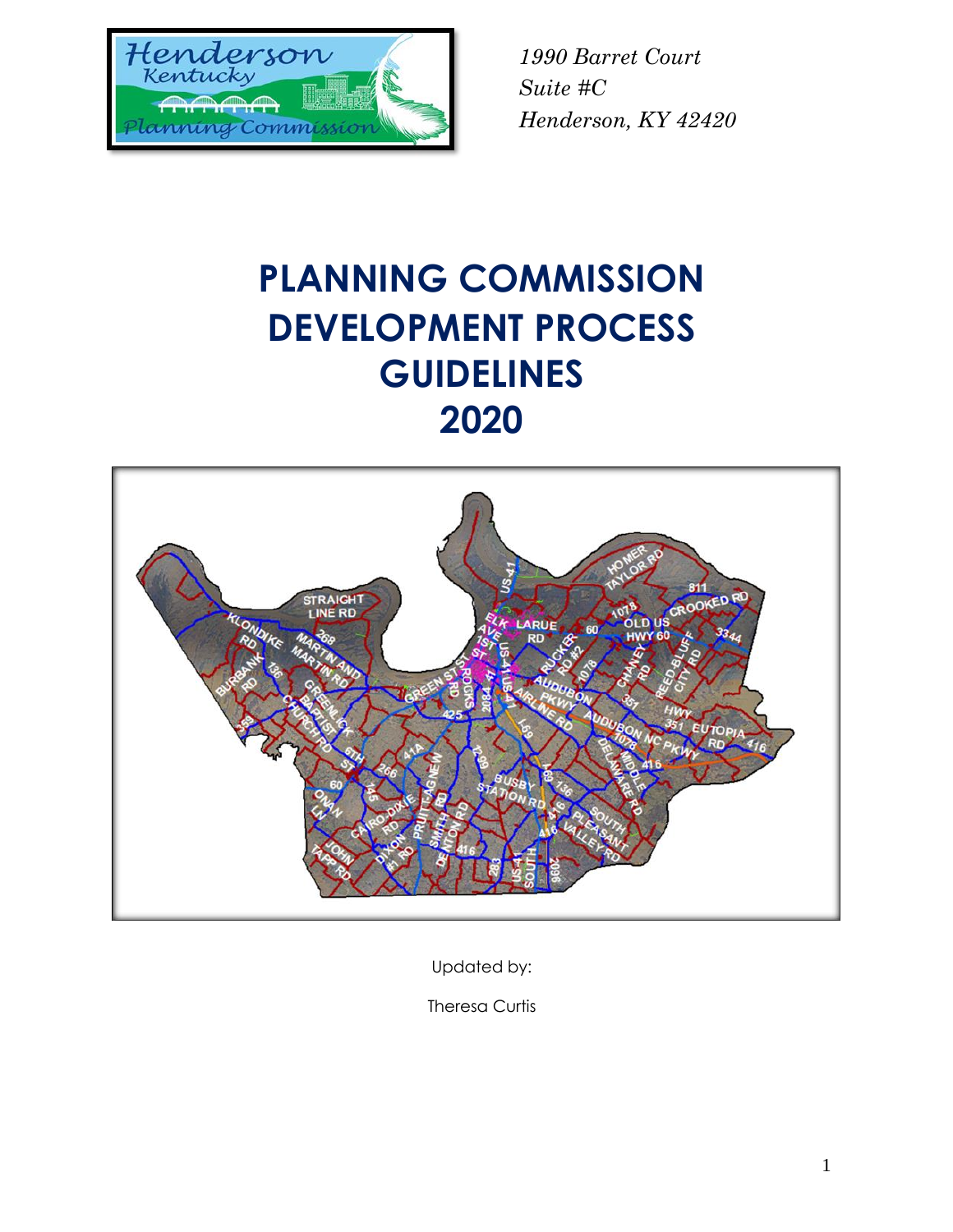

## **Table of Contents**

| Zoning/Map Amendment |
|----------------------|
|                      |
|                      |
|                      |
|                      |
|                      |
|                      |
|                      |
|                      |
|                      |
|                      |
|                      |
|                      |
|                      |
|                      |
|                      |
|                      |
|                      |
|                      |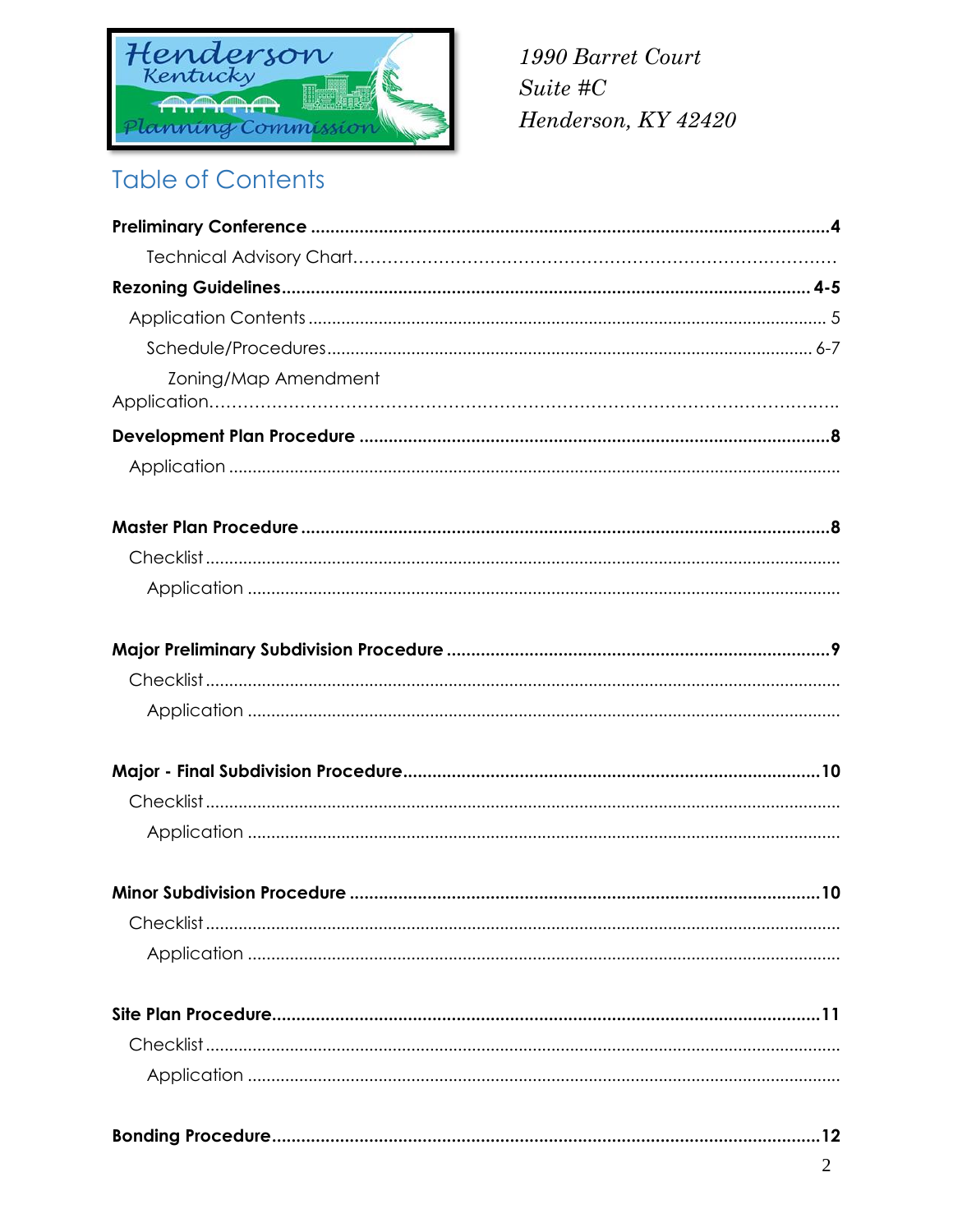

## Table of Contents

## **CHECKLISTS**

## APPLICATIONS

### **ALL APPLICATIONS AND CHECKLISTS DOCUMENTS ARE LOCATED ON THE PLANNING COMMISSION WEBSITE [WWW.HENDERSONPLANNING.ORG](http://www.hendersonplanning.org/) . LOOK UNDER PERMITS & FORMS - PLANS.**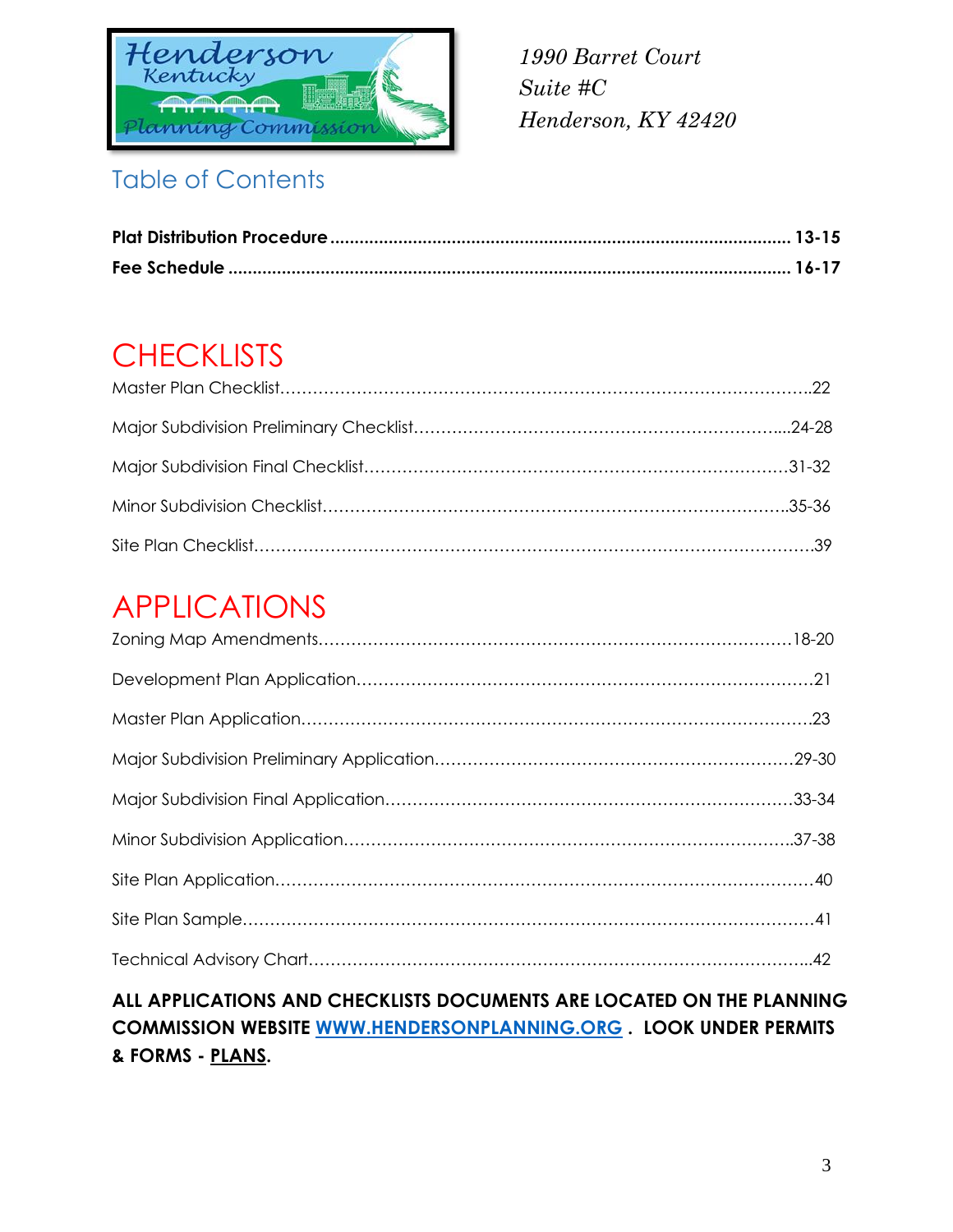

## Preliminary Conference

Anyone wishing to develop property in the city or county of Henderson may contact the Planning Commission staff at **270-831-1289** to request a preliminary conference meeting. A conference will be scheduled as soon as possible with planning staff and all applicable governmental departments. A rough sketch or drawing is requested for this informal meeting to advise applicant of procedures and time frame. (See Technical Advisory Chart)

# Rezoning

### **PLANNING COMMISSION ZONING MAP AMENDMENT GUIDELINES**

A request for a zoning map amendment may be initiated by the Planning Commission, the City Commission, Fiscal Court, or the owner of the property in question. All requests must be reviewed by the Planning Commission through a public hearing process. The final authority to approve or disapprove a rezoning rests with the City Commission or Fiscal Court. Before any rezoning is granted, the Commission must find that the rezoning is in accordance with the Comprehensive Plan.

Proposed map amendment may follow the Alternative Zoning regulation subject to the regulations of KRS 100.211. The Planning Commission recommendation relating to the proposed amendment shall become final and map amendment shall be automatically implemented subject to the provisions of KRS 100.347, all as set forth in the Planning Commission recommendations, unless within twenty-one (21) days after final action by the Planning Commission: (1) Any aggrieved party files a written request with the Planning Commission that the final decision shall be made by the appropriate Fiscal Body or Fiscal Court; or, (2) the appropriate legislative body or Fiscal Court files a notice with the Planning Commission that the legislative body or Fiscal Court shall decide the rezoning.

If the Alternative Zoning regulation is not followed, before an amendment to the zoning ordinance is granted, the City Commission or Fiscal Court must find that the map amendment is in agreement with the Comprehensive Plan. In the absence of that finding, the Commission must find that: (1) that the existing zoning classification given to the property was inappropriate or improper; or (2) there have been major changes of an economic, physical or social nature within the area involved which were not anticipated in the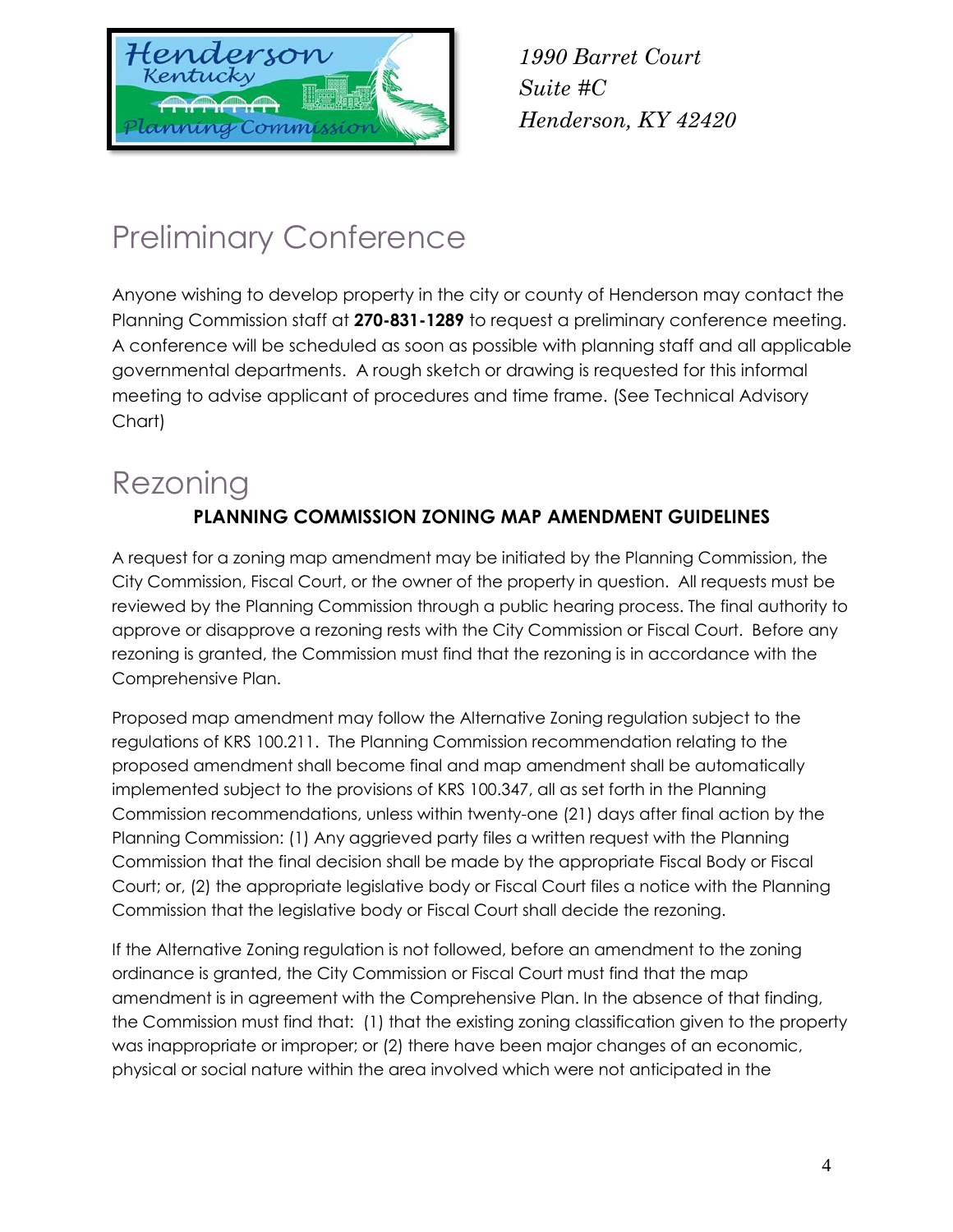

Community's Comprehensive Plan which have substantially altered the basic character of such an area. The applicant should present evidence in support of these findings.

It shall take a majority of the entire City Commission or Fiscal Court to override the recommendation of the Planning Commission. Unless a majority of the entire City Commission or Fiscal Court votes to override the Planning Commission's recommendation, such recommendation shall become final and effective, and if a recommendation of approval was made by the planning commission, the ordinance of the Fiscal Court adopting the zoning shall be deemed to have passed by operation of law. Upon approval the ordinance with development plans including written agreements, if any, will be published and recorded in the same manner as all other county ordinances.

## APPLICATION CONTENTS:

- 1. All applicants are encouraged to schedule a preliminary conference meeting with staff (270-831-1289).
- 2. The applicant is to submit a completed [application](http://www.hendersonplanning.org/) to the Planning Commission office with the following information:

a) Plat showing boundary lines of property in question with total acreage to be rezoned and location of adjoining property owners;

b) Current names and mailing addresses of all adjoining property owners, including those located across any road, street or alley. (Obtained from the Henderson County Property Valuation Administrator, Court House);

- c) Property owner's signature and address on application;
- d) Development plan may be required for any application for a zoning change.
- 3. Fees must be submitted with the application as follows:
	- a) \$200.00
	- b) Plus \$50.00 for development plan if one is submitted, plus \$50 to record Land Use Restriction for development plan.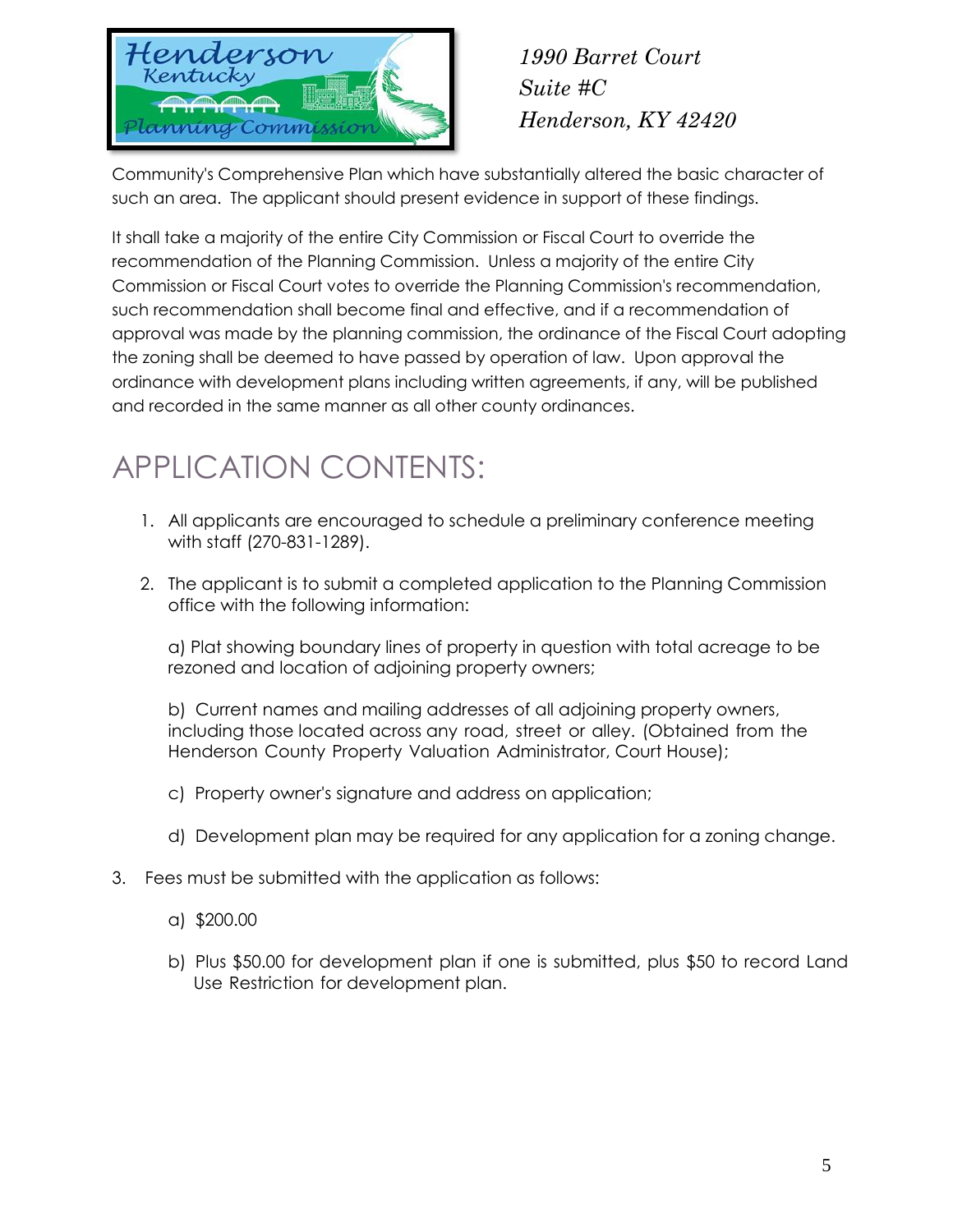

## SCHEDULES/PROCEDURES

- Application must be submitted by **Wednesday 11:30 a.m.,** 20 days prior to Planning Commission meeting date. Henderson City-County Planning Commission meets at 6:00 p.m. on the first Tuesday of each month at the Henderson Municipal Center.
- Once completed application is submitted, the property will be posted.
- A notice will be mailed to all applicants prior to the meeting and a legal advertisement will be published in the newspaper.
- Applicants or representatives must attend the public meeting/hearing.
- At hearing, Planning Commission staff will present the request to the Planning Commission. The Commission will hear comments from the applicant and public in support of the request as well as those opposed to the request. The Planning Commission must weigh the evidence presented in the public hearing in order to make findings to either approve or deny the zoning change.
- The Commission will then act to approve, approve with a development plan, or disapprove the request and forward the recommendation to the Mayor and City Commission or to the Judge and County Magistrates.
- The applicant or his representative should plan to attend this public hearing in order to represent the request and address any questions or concerns.
- The length of time for a rezoning request may vary. Planning Commission recommendations relating to the proposed amendment may be final within twenty-one (21) days after the final action by the Planning Commission. If the rezoning request is to be decided by the appropriate legislative body, the length of time may range between 30-90 days.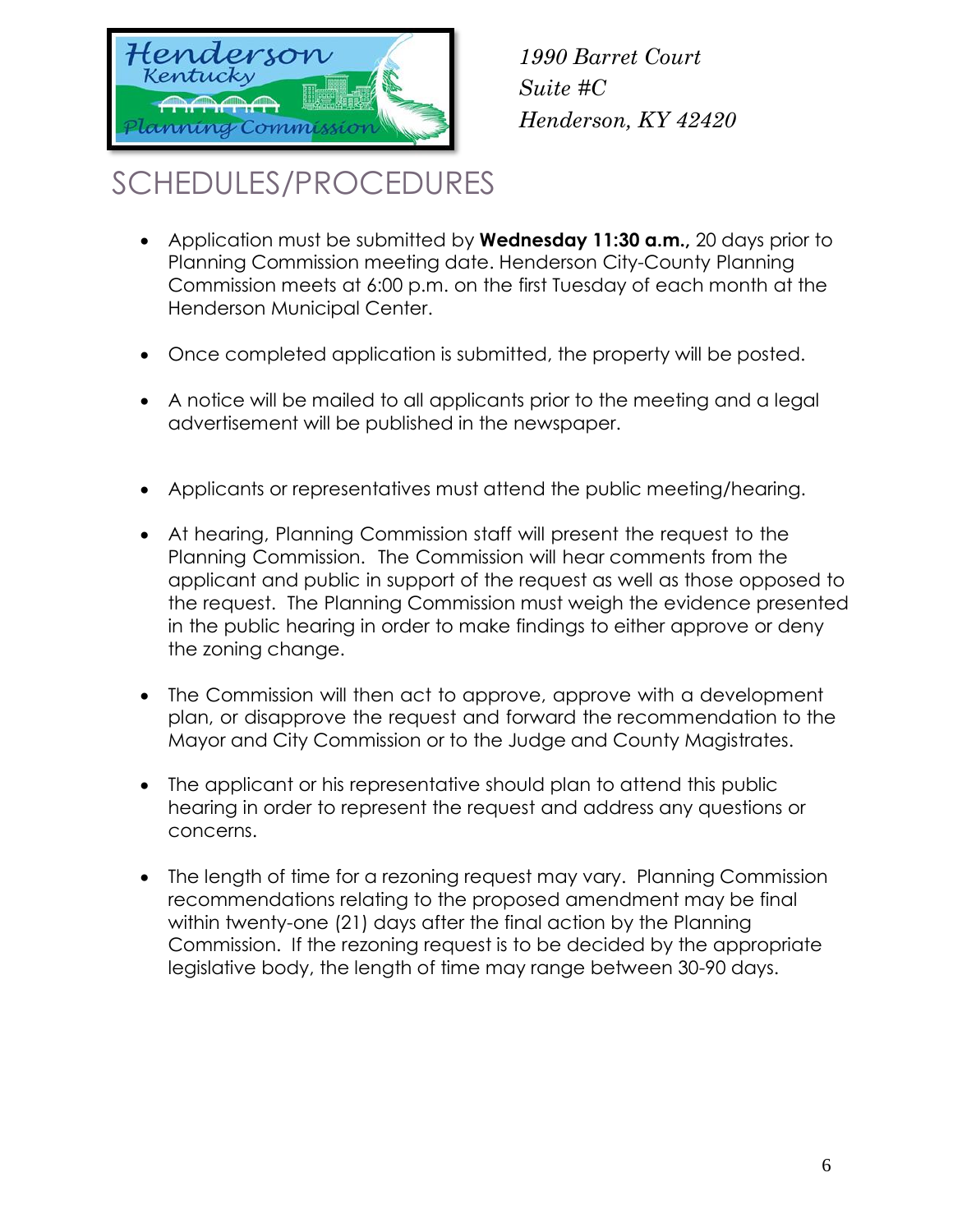

| <b>HCCPC STAFF</b>        | <b>CITY ELECTED</b> | <b>COUNTY ELECTED</b> | <b>PLANNING</b>           |
|---------------------------|---------------------|-----------------------|---------------------------|
| 270-831-1289              | <b>OFFICIALS</b>    | <b>OFFICIALS</b>      | <b>COMMISSION</b>         |
| <b>Brian Bishop,</b>      | Steve Austin,       | Brad Schneider,       | Herb McKee, PC            |
| <b>Executive Director</b> | Mayor               | Judge Executive       | Chairman                  |
| Claudia Wayne,            | Brad Staton,        | Keith Berry,          | David Williams, PC        |
| <b>Assistant Director</b> | Commissioner        | Magistrate            | Vice-Chairman             |
| <b>Theresa Curtis,</b>    | Austin Vowels,      | Butch Puttman,        | <b>Bobbie Jarrett, PC</b> |
| <b>Finance Tech/GIS</b>   | Commissioner        | Magistrate            | Treasurer                 |
| <b>Technician</b>         |                     |                       |                           |
| <b>Heather</b>            | Patti Bugg,         | Beth Moran,           | Mac Arnold, PC            |
| Lauderdale,               | Commissioner        | Magistrate            | Commissioner              |
| <b>Address Tech</b>       |                     |                       |                           |
| <b>Chris Raymer, GIS</b>  | X.R. Royster,       | Tim Southard,         | Dickie Johnson, PC        |
| Coordinator               | Commissioner        | Magistrate            | Commissioner              |
|                           | Ray Nix, City Code  | Charlie McCollom,     | Gary Gibson, PC           |
|                           | Administrator       | Magistrate            | Commissioner              |
|                           |                     | Randy Tasa,           | Rodney Thomas,            |
|                           |                     | <b>County Code</b>    | <b>PC Commissioner</b>    |
|                           |                     | Administrator         |                           |
|                           |                     |                       | Kevin Richard, PC         |
|                           |                     |                       | Commissioner              |
|                           |                     |                       | David Dixon, PC           |
|                           |                     |                       | Commissioner              |
|                           |                     |                       | Kevin Herron, PC          |
|                           |                     |                       | Commissioner              |
|                           |                     |                       | Gray Hodge, PC            |
|                           |                     |                       | Commissioner              |
|                           |                     |                       | Doug Bell, PC             |
|                           |                     |                       | Commissioner              |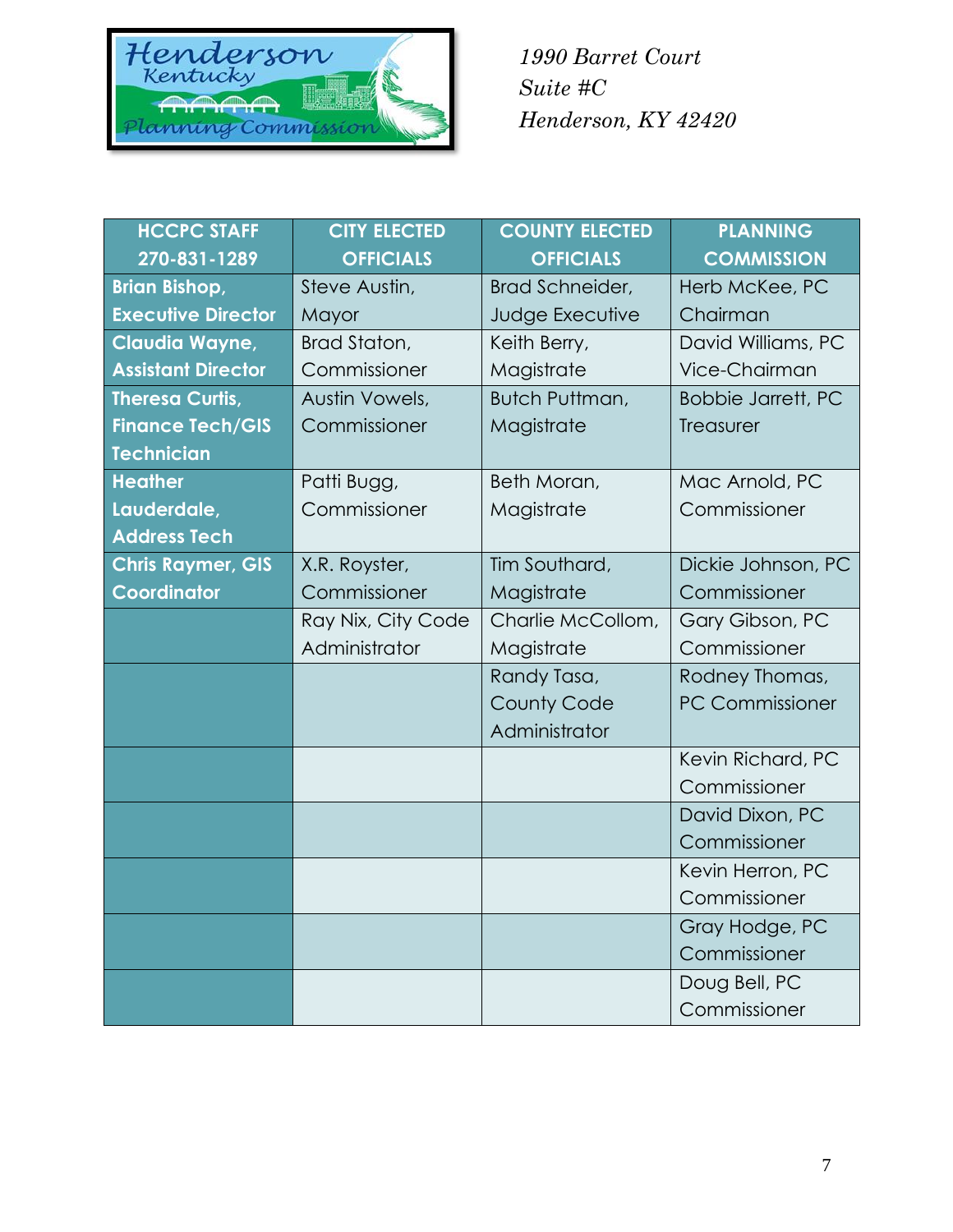

*1990 Barret Court Suite #C Henderson, KY 42420*

## Development Plan

When a development plan is submitted with a zoning change application the process is the same as any rezoning request except 8 copies of the development plan are submitted to the Planning Commission office and are reviewed by the Land Development Committee prior to going to the full Planning Commission.

The merits of the zoning case are not discussed outside the public hearing, only the development plan for conformance with all applicable regulations.

# Master Plan Procedure

A master plan may be submitted by the developer for approval in lieu of an overall preliminary plat to allow the developer to obtain approval of the general layout and other pertinent features of the development before incurring costs for engineering design of public improvements. A master plan must be submitted for the entire tract if the developer intends to subdivide only a portion of a tract of land.

- $\triangleright$  Applicant submits 10 copies of master plan to Planning office along with fees (See checklist and fee schedule) 20 days prior to the Planning Commission meeting. (A rezoning request may be made simultaneously, or if the zoning is correct a preliminary may also be submitted simultaneously.)
- $\triangleright$  Master plan may be submitted simultaneously with rezoning.
- Planning Staff reviews plans and distributes to appropriate agencies (see distributions chart) for comments.
- Land Development Committee (Planning Staff and Technical Advisors) review plans and comments. Applicant is given 6 days to make revisions and resubmit to place on the Planning Commission Agenda.
- $\triangleright$  Planning Commission approves, conditionally approves, tables or denies plans.

**TIME FRAME: 21 TO 30 DAYS FOR PROCESS. Additional time depends on applicants having revisions made and resubmitted in a timely manner.**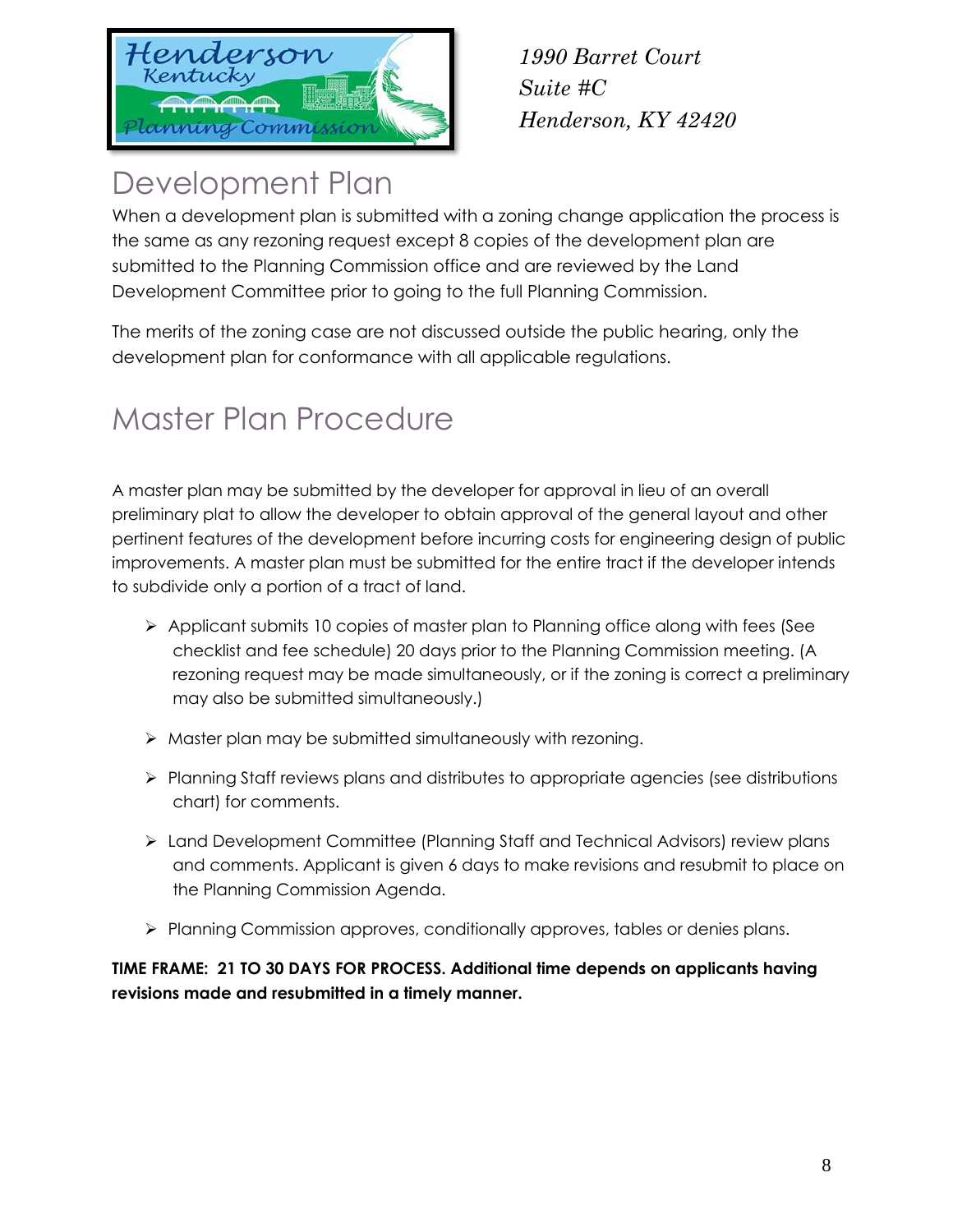

# Major Preliminary Subdivision Procedure

After preliminary conference, an overall preliminary plan (see checklist and fee schedule) may be submitted to the Planning office (unless a master plan has been approved and then a section of preliminary may be submitted) 10 copies of the preliminary and (9) construction plans are submitted 20 days prior to the Planning Commission meeting.

- Planning Staff reviews plans and distributes to appropriate agencies for review and comment (see distribution chart).
- The Land Development Committee (Planning Commission Staff and Technical Advisors) meets 14 days prior to the Planning Commission meeting to review and receive comments. The developer is given 6 days to make revisions and resubmit to be placed on the Planning Commission Agenda.
- Planning Staff reviews revised plans and presents to Planning Commission at the regular meeting.
- The Planning Commission will approve, conditionally approve, table or deny plans. If a zoning change is being simultaneously considered, the preliminary approval would be approved subject the zoning change being completed.

### **TIME FRAME: 20 days from submittal if all requirements are met. If conditions are placed on approval the time frame could vary based on the amount of time the applicant takes to meet conditions.**

\*Applicants may submit both preliminary and final simultaneously on an industrial subdivision or when preliminary has previously been approved and approval has run out, or if only one lot is being submitted with no public improvements involved.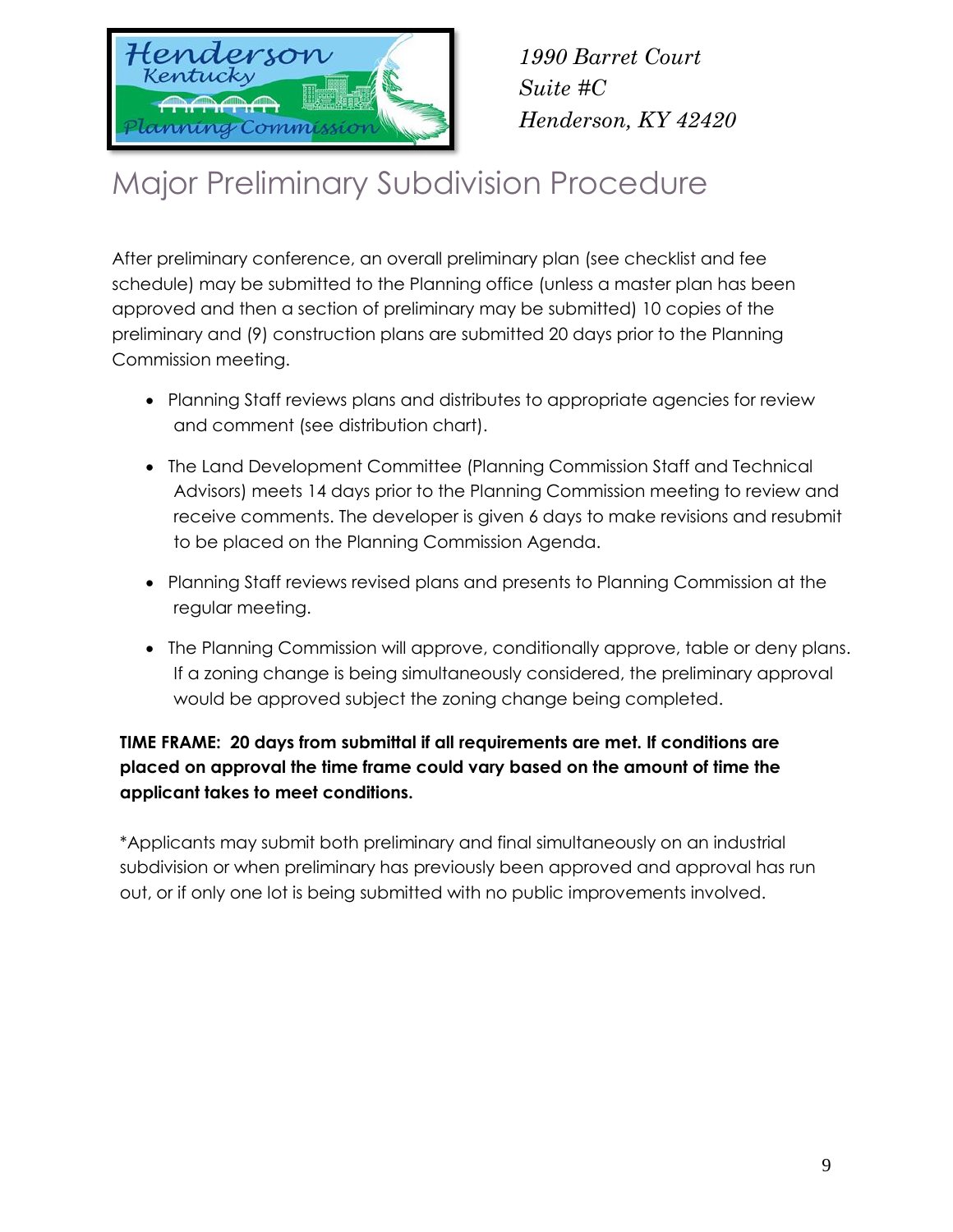

## Major-Final Subdivision Procedure

After preliminary approval is granted, 16 copies of the final plat are submitted to the Planning office, accompanied by the performance bond.

Plats are reviewed for conformance with preliminary plats for comment and cost of improvements for bonding.

Applicant may choose to either install improvements or bond improvements prior to recording of the plat.

Planning Commission Chairman or Director will approve and record plat if bonded, or will approve and record after improvements are accepted.

Bond amounts are set by the department having jurisdiction and Developers are given bond amounts at preliminary stage.

Final approved plats are distributed to appropriate agencies after recording and addresses are assigned to each lot.

## Minor Subdivision Procedure

5 copies of plat submitted to planning commission office with fee (see checklist and fee schedule).

Plat is reviewed by planning staff and all applicable departments.

Surveyor is contacted for revisions or additional information, if necessary.

After surveyor makes revisions and resubmits, the plat is reviewed by planning staff, signed by executive director and recorded at office of the County Court Clerk.

2 copies are returned to applicant and 2 copies filed in the office of the planning commission.

 **Time Frame: 2-3 Days depending on when surveyor makes revisions and resubmits.**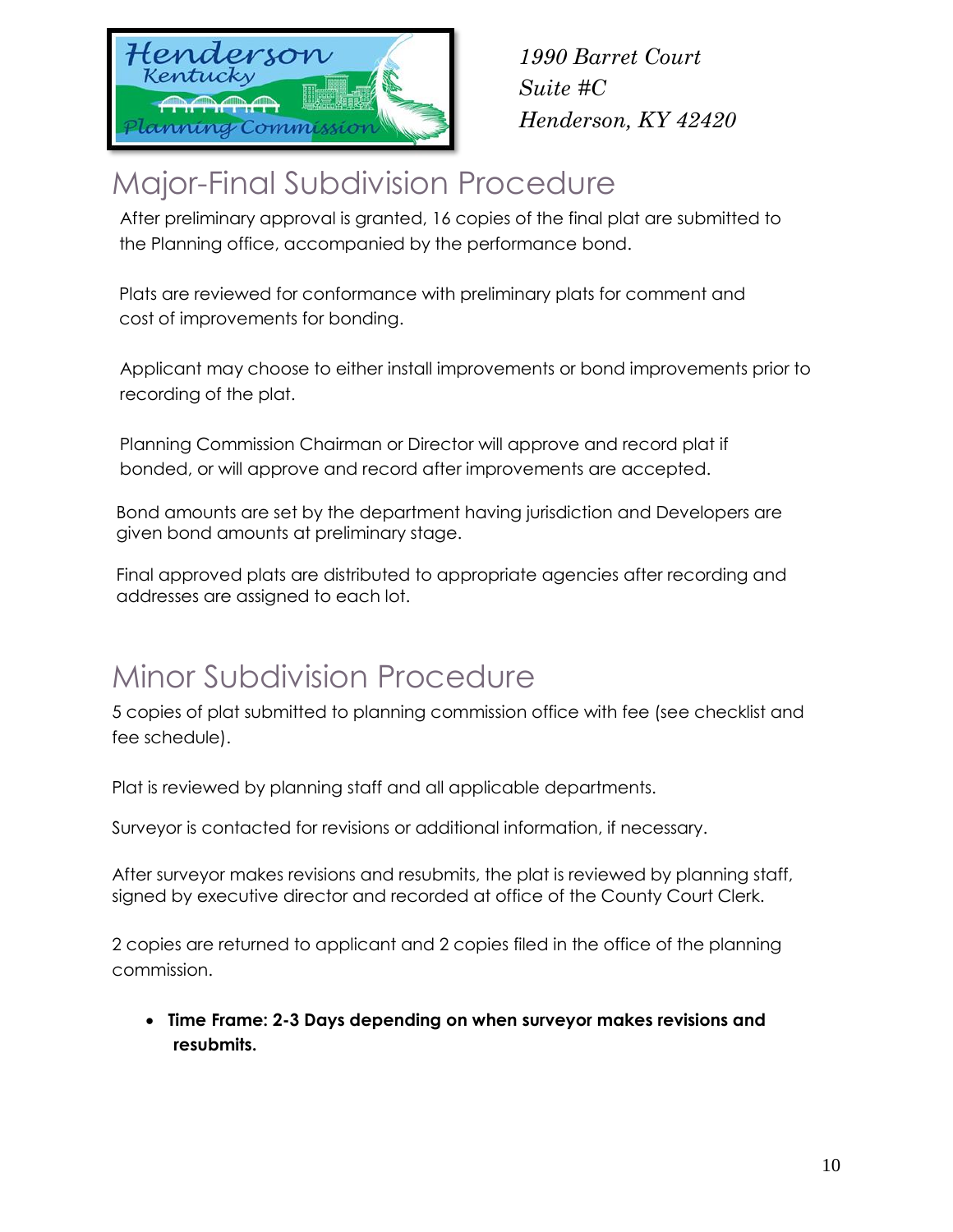

# Site Plan Procedure

RESIDENTIAL – Site plan submitted to Codes Administrator for his review and building permit.

NON-RESIDENTIAL AND MULTI-FAMILY – Submit site plans to Planning Commission staff or Codes Administrator to be reviewed by Preliminary Conference Committee (meet every week). The Preliminary Conference committee consists of Planning Commission staff and all applicable departments.

TIME FRAME: If everything is in order the building permit can be issued immediately. A longer time frame is dependent on the revisions being made and resubmitted to Codes Administrator.

For those non-residential and multi-family site plans on new lots (including lots requiring a consolidation plat on major thoroughfares, or one that does not propose to meet the access standards of the planning unit) submittal must be made to the Planning Commission.

- 10 copies of the site plan submitted to the Planning Commission office 20 days prior to the Planning Commission meeting.
- The Planning Staff distributes the site plan to appropriate agencies for review and comment.
- The Land Development Committee reviews the site plan and comments 14 days prior to the Planning Commission meeting.
- The applicant is given 6 days to revise and resubmit the site plan to be put on the Planning Commission Agenda.

**Time Frame: 21 days from submittal to approval.**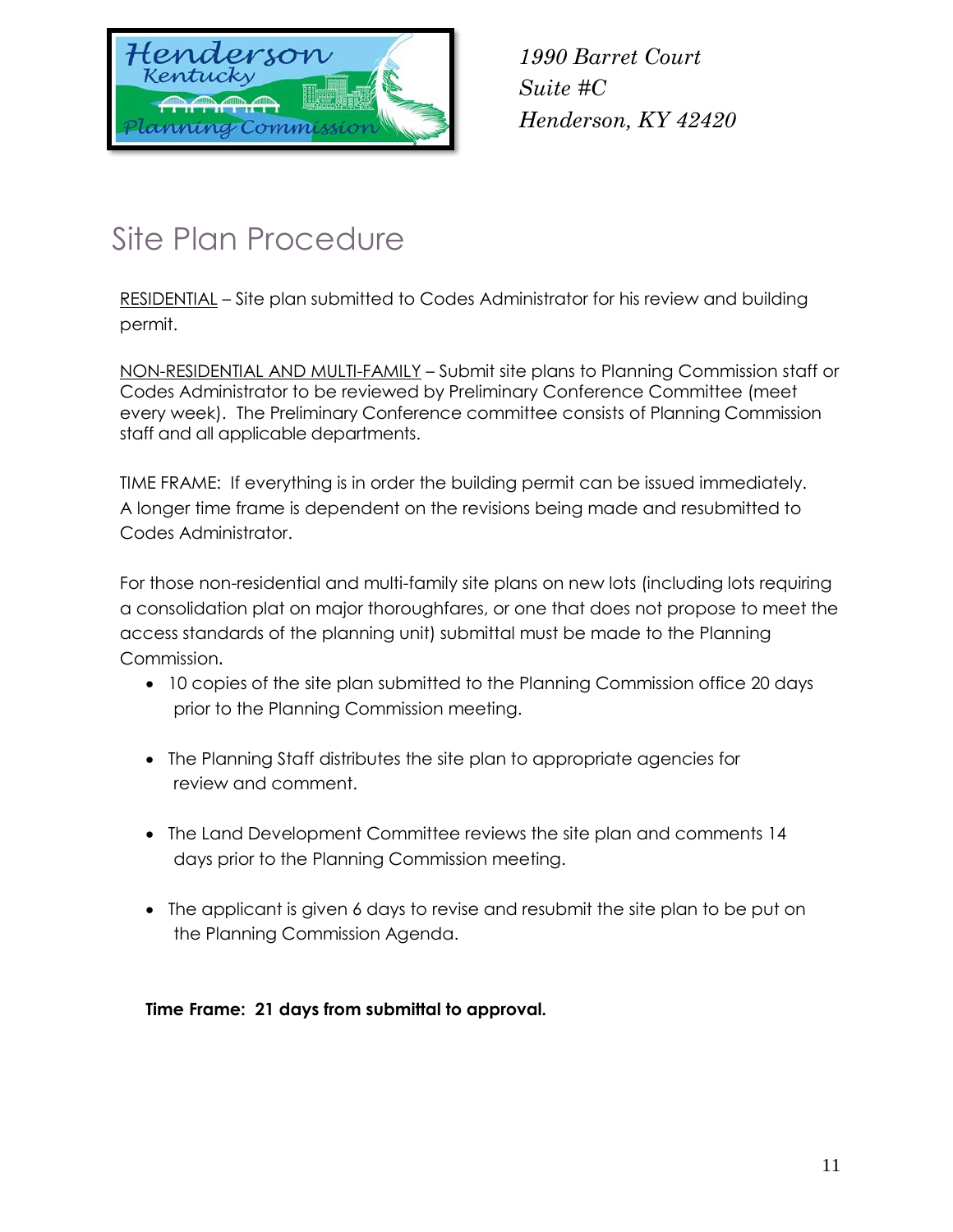

## Bonding For Improvements

- Bonding may be in the form of cash escrow, letters of credit, or certificates of deposit.
- No building permit may be issued by Codes Department until final plat is recorded or until site plan has met conditions of approval.
- Planning Commission accepts bonding for a period of up to one year.
- Planning Staff notifies applicant and Bank 60 days prior to expiration date.
- Inspection report sent to Bond Committee (5 members of the Planning Commission) for review and full Planning Commission takes action whether to make recommendation to legislative body for acceptance of public improvements or extend the bond for up to one year.
- If recommendation is for acceptance by the legislative body, the Planning Commission releases said bond after ordinance is adopted by the legislative body.
- If bond is for private improvements, bond is released after final inspection.
- **If extension is granted, Planning Staff notifies developer and Bank** of official action, and when new letter of credit document must be submitted.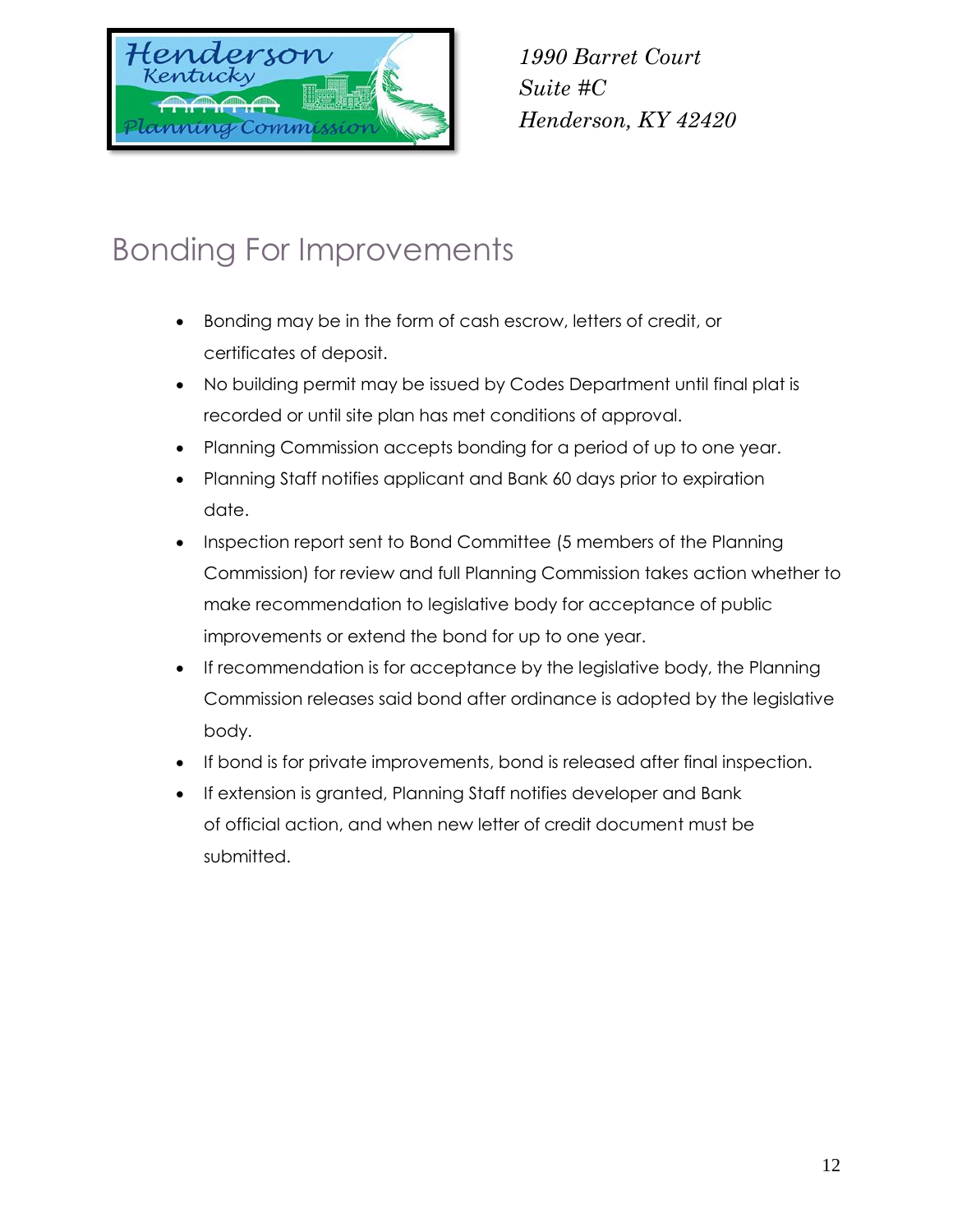

## Coordination with Various Departments and Agencies (Plat Distribution System & CP=Constructions Plans)

Preliminary Plats, Master Plans, Development Plans and Site Plans prior to Land Development Committee Meeting are sent to the following when applicable:

| <b>CITY</b>                               | <b>COUNTY</b>                       |
|-------------------------------------------|-------------------------------------|
| Planning Office + CP (Keeps 1)            | Planning + CP (Keeps 1)             |
| Public Service Office + CP                | County Engineer + CP                |
| <b>Code Department</b>                    | <b>Code Department</b>              |
| Fire Department                           | County Fire Chief                   |
| Hwy Department (If applicable) + CP       | Hwy Department (If applicable) + CP |
| Henderson Water Utilities + CP            | Water Service Provider + CP         |
| Electric Service Provider + CP            | Electric Service Provider + CP      |
| Bell South + CP                           | $Bell$ South $+ CP$                 |
| Henderson Gas Department + CP             | Gas Service Provider + CP           |
| Cable TV Service Provider                 | <b>Health Department</b>            |
| Health Department (Mobile Home Parks)     | Emergency Services (If new Streets) |
| Emergency Services – 911 (If new Streets) | $MPO + CP$                          |
| $MPO + CP$                                |                                     |
| <b>Customer Service</b>                   |                                     |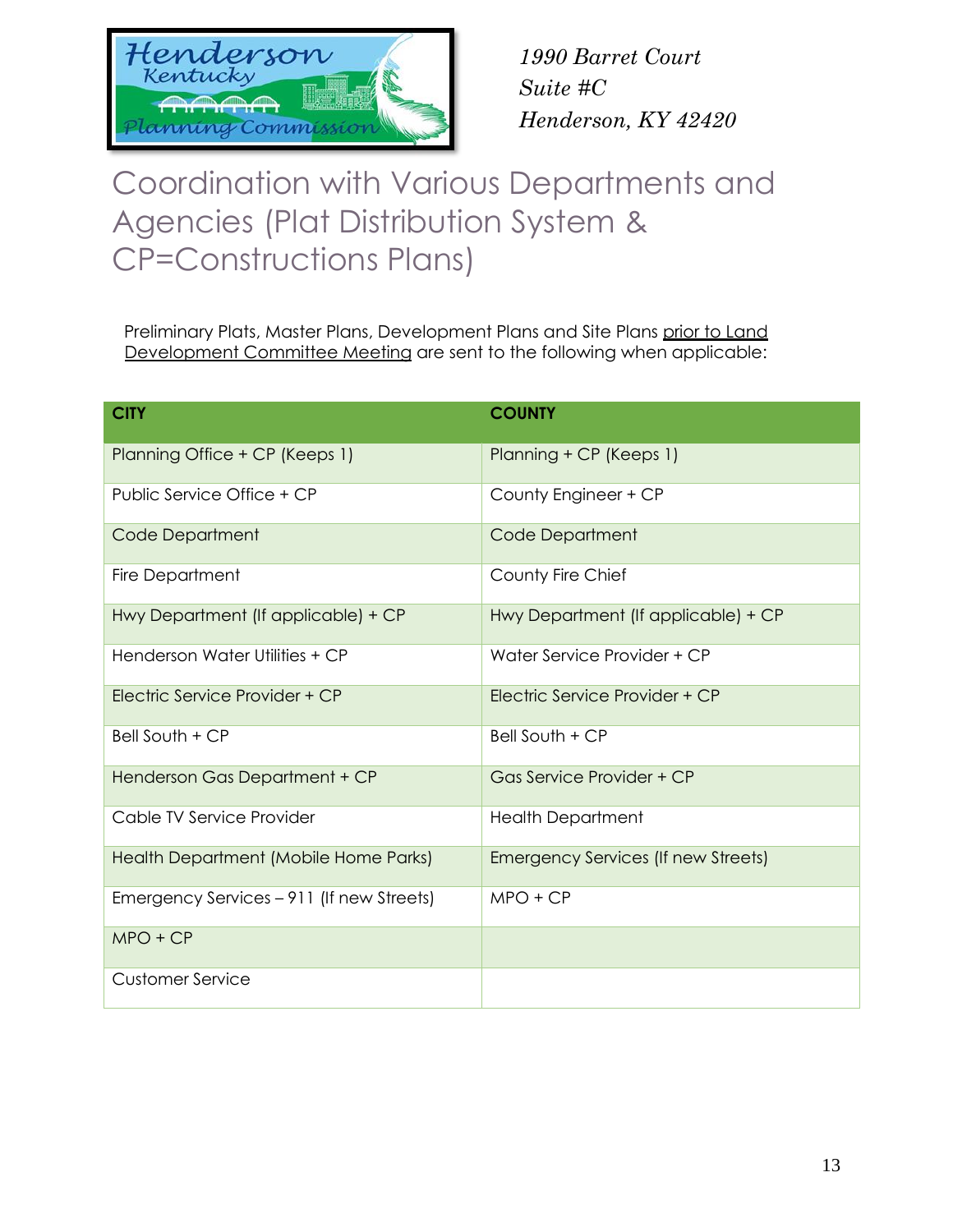

## Coordination with Various Departments and Agencies (Plat Distribution System & CP=Constructions Plans)

Preliminary plats, master plans, development plans and site plans after planning commission approval are sent to the following if applicable:

| <b>CITY</b>                           | <b>COUNTY</b>                  |
|---------------------------------------|--------------------------------|
| Planning Office + CP (3 sets)         | Planning Office + CP (3 sets)  |
| Public Service Office + CP            | County Engineer + CP           |
| Code Department                       | Highway Department + CP        |
| Fire Department                       | Code Department                |
| Hwy Department (If applicable) + CP   | Water Service Provider + CP    |
| Henderson Water Utilities + CP        | Electric Service Provider + CP |
| Flectric Service Provider + CP        | Bell South + CP                |
| Bell South + CP                       | Gas Service Provider + CP      |
| Cable TV Provider                     | <b>Health Department</b>       |
| Henderson Gas Department + CP         | Owner/Developer                |
| Health Department (Mobile Home Parks) |                                |
| Owner/Developer                       |                                |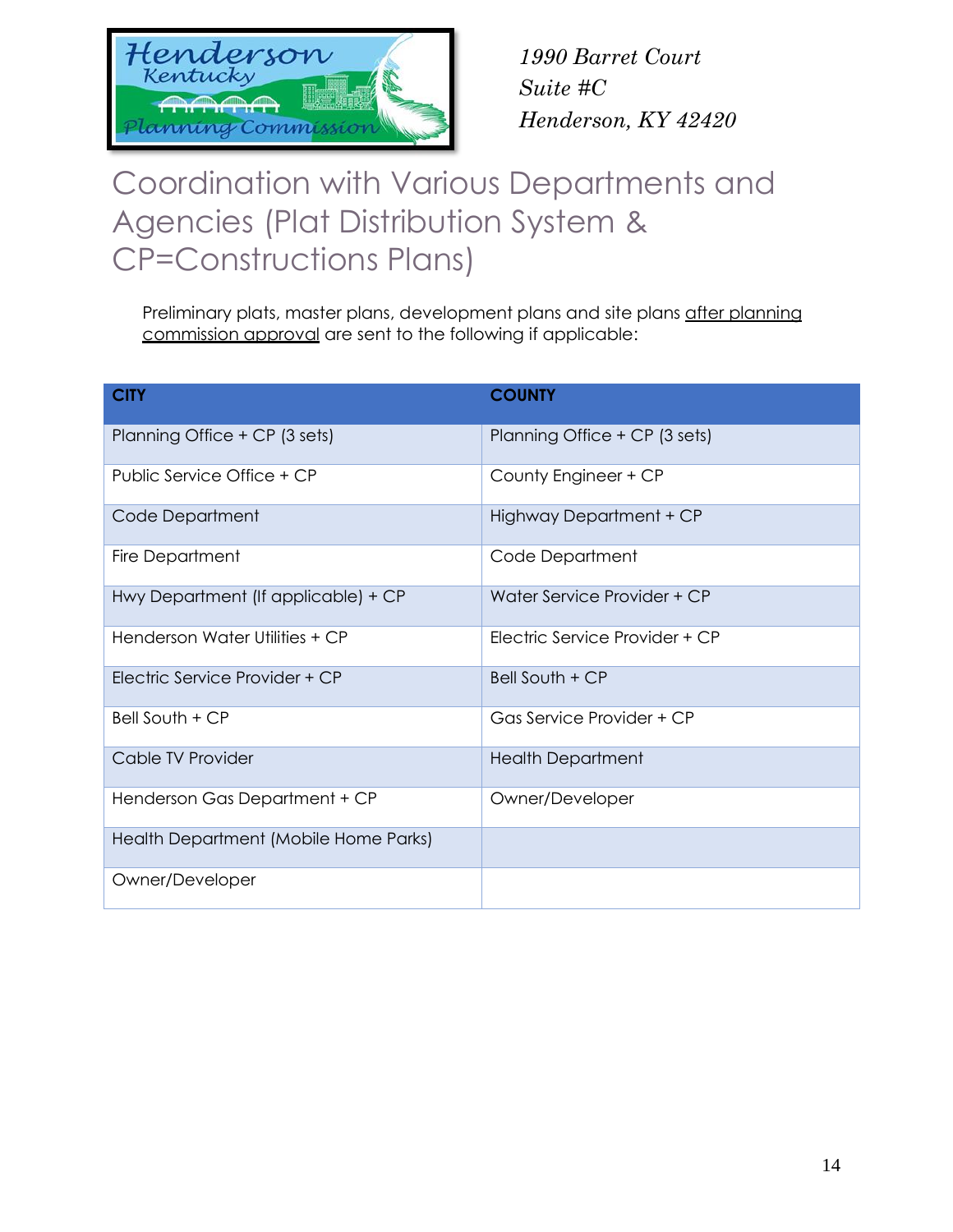

## Coordination with Various Departments and Agencies (Plat Distribution System & CP=Constructions Plans)

Final plats are submitted to the planning commission office and must comply in all respects with the preliminary plat to be signed by planning director and recorded.

|                                            | <b>THIGHT IGIS QUET OPPIOYAL GIE SEIN IO THE TONOWING.</b> |
|--------------------------------------------|------------------------------------------------------------|
| <b>CITY</b>                                | <b>COUNTY</b>                                              |
| Planning Office (3 sets)                   | Planning Office (3 sets)                                   |
| <b>Public Service Office</b>               | County Engineer                                            |
| <b>Code Department</b>                     | <b>Electric Service Provider</b>                           |
| Fire Department                            | Code Department                                            |
| <b>Electric Service Provider</b>           | <b>Water Service Provider</b>                              |
| <b>Henderson Water Utilities</b>           | <b>Bell South</b>                                          |
| <b>Bell South</b>                          | <b>Gas Service Provider</b>                                |
| Henderson Gas Department                   | Henderson County Board of Education                        |
| <b>Henderson County Board of Education</b> | <b>Post Office</b>                                         |
| Post Office                                | <b>PVA Office</b>                                          |
| <b>PVA Office</b>                          | <b>Health Department</b>                                   |
| <b>Emergency Services</b>                  | <b>Emergency Services</b>                                  |
| <b>Customer Service</b>                    | Owner/Developer                                            |
| <b>Owner Developer</b>                     |                                                            |

**Final Plats after approval are sent to the following:**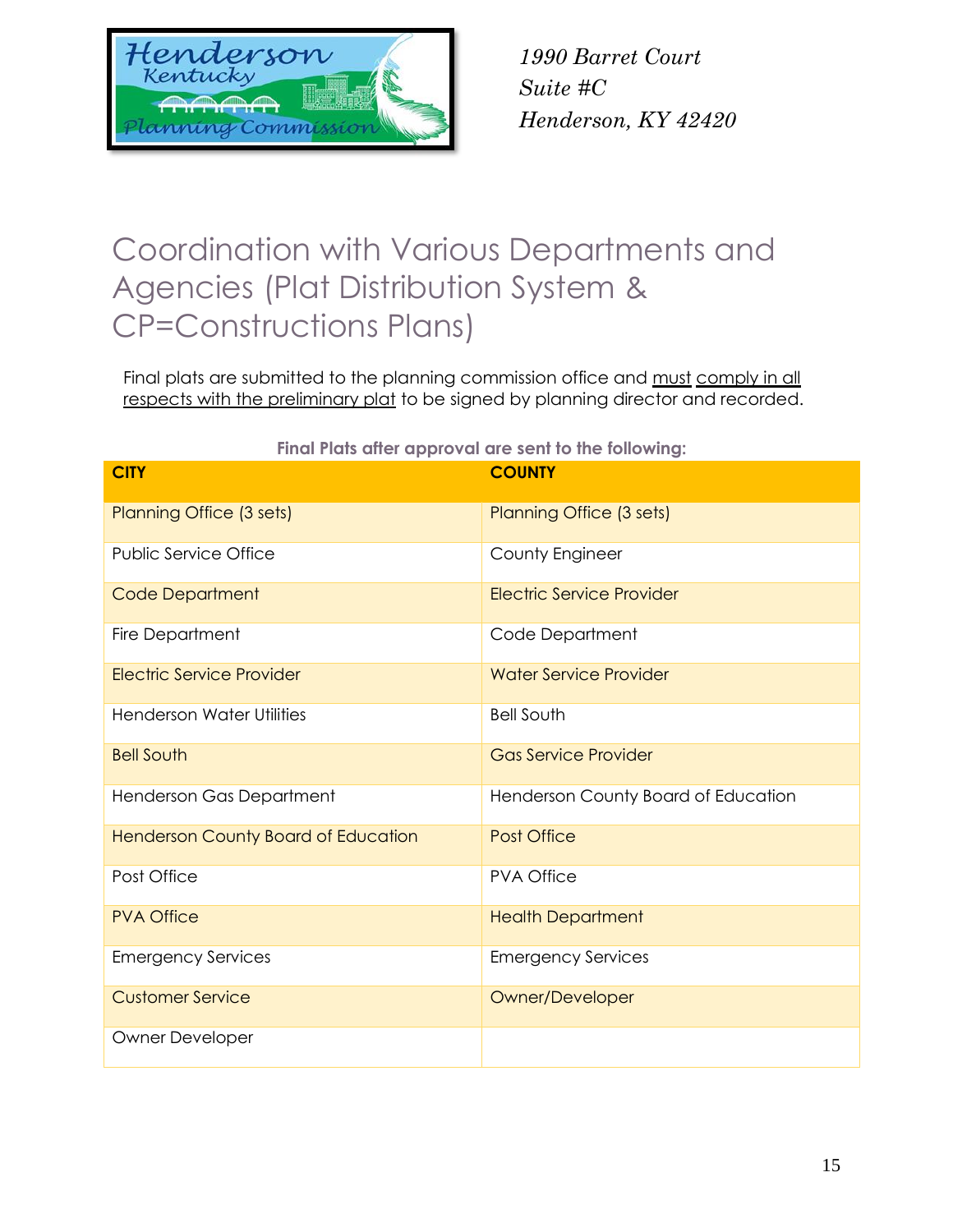

#### **PLANNING COMMISSION FILING FEES (Effective 01/01/2020)**

| <b>REZONING (ZONING MAP AMENDMENT) APPLICATION</b><br><b>LUR</b> | \$200.00<br>\$50.00 |
|------------------------------------------------------------------|---------------------|
|                                                                  |                     |
| <b>DEVELOPMENT PLAN</b><br><b>REVISION TO DEVELOPMENT PLAN</b>   | \$50.00             |
| <b>LAND USE RESTRICTION RECORDING FEE</b>                        | \$35.00<br>\$50.00  |
| (ORIGINAL DEVELOPMENT PLAN ONLY)                                 |                     |
|                                                                  |                     |
| <b>MASTER PLAN</b>                                               | \$50.00             |
| <b>LAND USE RESTRICTION RECORDING FEE</b>                        | \$50.00             |
| (ORIGINAL MASTER PLAN ONLY)                                      |                     |
| <b>MAJOR SUBDIVISION PRELIMINARY PLAT</b>                        | \$100.00 Plus       |
| REVISED PRELIMINARY PLAT - SAME                                  | \$1 Per Lot         |
|                                                                  |                     |
| ❖ LAND USE RESTRICTION RECORDING FEE                             |                     |
| (ORIGINAL PRELIMINARY PLAT ONLY)                                 | \$50.00             |
|                                                                  |                     |
| <b>MAJOR SUBDIVISION FINAL PLAT</b>                              | \$50.00             |
| REVISED FINAL PLAT - SAME                                        |                     |
| STREET NAME SIGNS                                                | \$100.00 Each       |
| REGULATORY SIGNS (Traffic control signs, stop, speed             | \$150.00 Each       |
| limit, etc.)                                                     | \$1 Per Lineal Ft.  |
| <b>STREET INSPECTIONS FEES</b>                                   |                     |
|                                                                  | \$50.00             |
| <b>FINAL PLAT RECORDING FEE</b>                                  |                     |
| <b>SITE PLAN</b>                                                 | \$50.00             |
| <b>MINOR SUBDIVISION PLAT</b>                                    | \$50.00 Plus        |
|                                                                  | \$1 Per Lot         |
|                                                                  |                     |
| MINOR SUBDIVISION PLAT RECORDING FEE                             | \$50.00             |
| <b>AGRICULTURAL DIVISION</b>                                     | \$10.00             |
| <b>RECORDING FEE</b>                                             | \$50.00             |
| <b>VARIANCE FROM ACCESS STANDARDS MANUAL</b>                     | \$50.00             |
| <b>LAND USE RESTRICTION RECORDING FEE</b>                        | \$50.00             |
|                                                                  |                     |
| <b>EASEMENT RECORDING FEE</b>                                    | \$50.00             |

**Land use restriction fees and plat recording fees are refunded if request is denied or withdrawn.**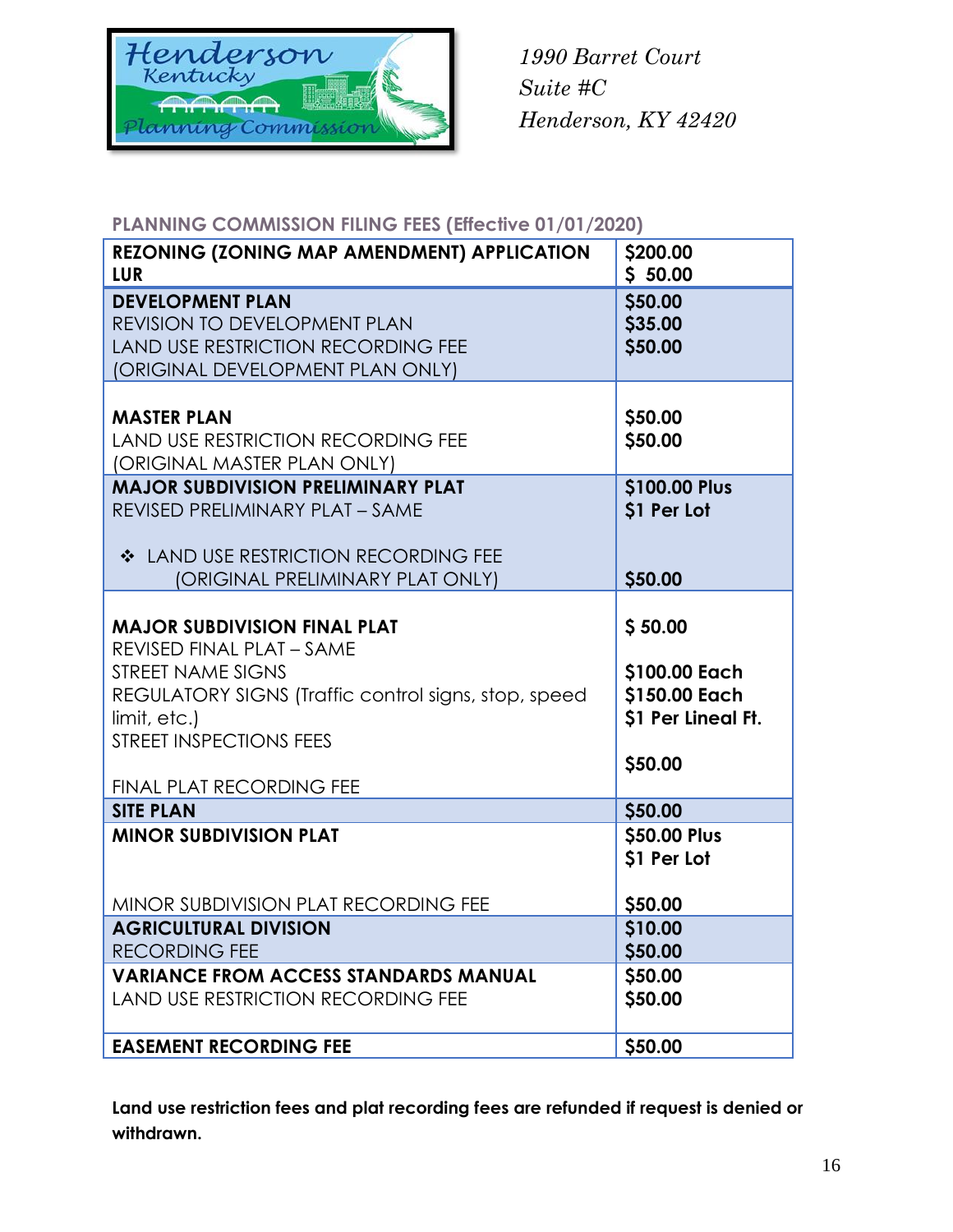

**Planning Commission Filing Fees (Effective 01/01/2020)**

 **When preliminary and final plats are submitted at the same time, land use restriction recording fee is not needed unless preliminary has more acreage than final.**

### **FILING FEES – COUNTY BOARD OF ZONING ADJUSTMENT**

| <b>CONDITIONAL USE PERMIT</b>               | \$40.00 |
|---------------------------------------------|---------|
| <b>LAND USE RESTRICTION RECORDING FEE</b>   | 50.00   |
| VARIANCE FROM ZONING REGULATIONS            | \$50.00 |
| <b>LAND USE RESTRICTION RECORDING FEE</b>   | 50.00   |
| APPEAL ZONING ADMINISTRATORS INTERPRETATION | \$40.00 |
| <b>LAND USE RESTRICTION RECORDING FEE</b>   | 50.00   |

**Land use restriction fees are refunded if request is denied or withdrawn. These fees and charges are in addition to the fee schedule established for obtaining a building permit.**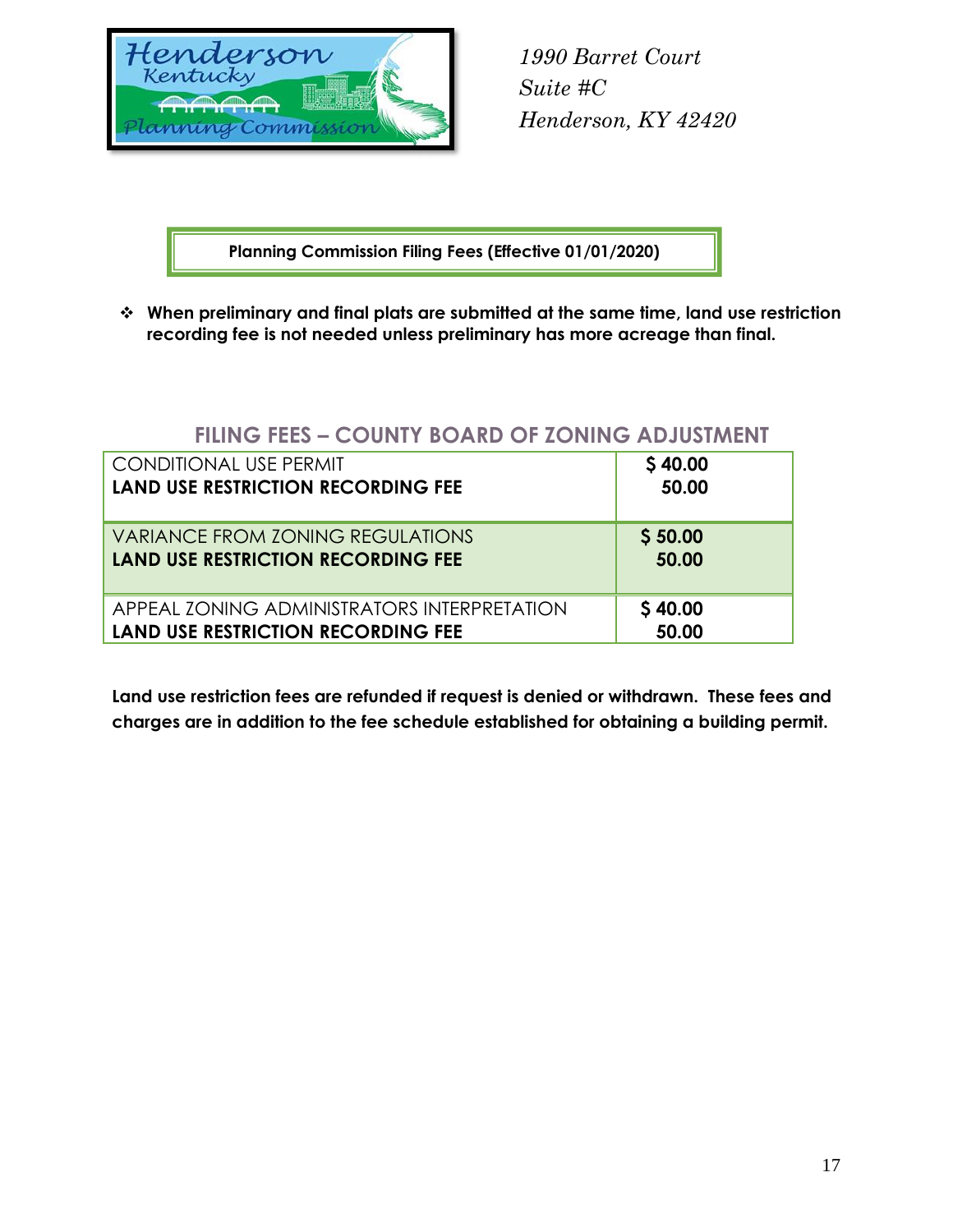

#### **PLANNING COMMISSION ZONING MAP AMENDMENT APPLICATION PLEASE PRINT**

| The applicant must<br>be an owner of the<br>property.                                                       |                                                                                                                                                                                                            |
|-------------------------------------------------------------------------------------------------------------|------------------------------------------------------------------------------------------------------------------------------------------------------------------------------------------------------------|
|                                                                                                             | Business entity - names of Officers, Directors; Shareholders or Members:                                                                                                                                   |
| Spouse and/or any<br>other parties with<br>legal or equitable<br>interest must join in<br>this application. |                                                                                                                                                                                                            |
| Identify applicant<br>or owner(s).                                                                          | Daytime Telephone_______________________________Cell: __________________________<br>Email Address: <u>Andreas Address:</u> Andreas Address: Andreas Address: Andreas Address: Address: Address: Address: A |
| If needed, use<br>separate sheet to<br>identify all parties<br>with legal interest in<br>this property.     | Address: 2008 - 2008 - 2008 - 2019 - 2019 - 2019 - 2019 - 2019 - 2019 - 2019 - 2019 - 2019 - 2019 - 2019 - 201                                                                                             |
| Rezoning #______                                                                                            | Daytime Telephone_________________________________Cell: ________________________                                                                                                                           |
| <b>Date Application</b><br><b>Filed:___________</b>                                                         |                                                                                                                                                                                                            |
| <b>PC Hearing</b><br>Date:____________<br>Fee amount: \$                                                    |                                                                                                                                                                                                            |
| w/Dev. Plan \$                                                                                              | Address:                                                                                                                                                                                                   |
| Receipt #<br>By:                                                                                            | Daytime Telephone_____________________<br>Email Address: Management and Contract and Contract and Contract and Contract and Contract and Contract and Co                                                   |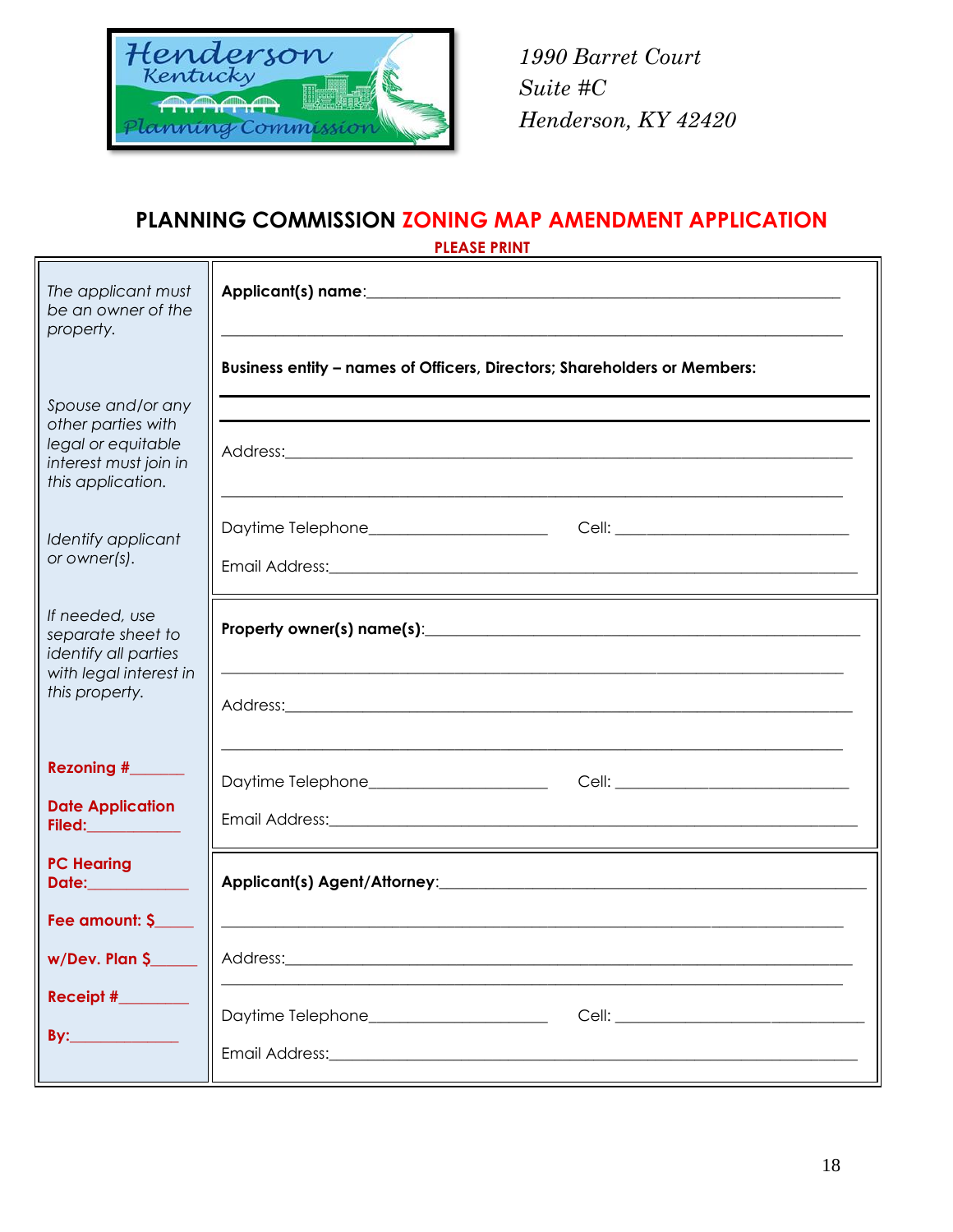

### **PLANNING COMMISSION ZONING MAP AMENDMENT APPLICATION**

|                                                                                                                                                                                     | <b>Project Summary:</b>                                                                                                                                                                                                            |
|-------------------------------------------------------------------------------------------------------------------------------------------------------------------------------------|------------------------------------------------------------------------------------------------------------------------------------------------------------------------------------------------------------------------------------|
| If the proposed zoning<br>request is not consistent<br>with the Comprehensive<br>Plan, the Commission<br>must find either:                                                          | In order for the Planning Commission to make a recommendation for a                                                                                                                                                                |
|                                                                                                                                                                                     | zoning map amendment, it must make findings of fact in support of its<br>recommendation.                                                                                                                                           |
| 1.<br>That the original<br>classification was<br>inappropriate or<br>improper for the<br>original use of the<br>property; or                                                        | Findings in Compliance with the Comprehensive Plan: Please provide<br>specific evidence from the Comprehensive Plan with reference to the<br>Land Use Criteria and Goals and Objectives, to support this map<br>amendment request. |
|                                                                                                                                                                                     | If the applicant feels the proposed request is not consistent with the<br>adopted Comprehensive Plan, the application must contain facts<br>supporting one of the following:                                                       |
| That there have been<br>major changes of an<br>economic, physical or                                                                                                                | 1. Describe why the original classification was inappropriate.<br>(Use additional sheets if needed).                                                                                                                               |
| area involved which<br>were not anticipated in<br>the comprehensive<br>Plan and that those<br>changes have<br>substantially altered<br>the basic character of<br>the area involved. | 2. Describe the major changes not anticipated by the<br>Comprehensive Plan and how they have altered the basic<br>character of the area.<br>(Use additional sheets if needed).                                                     |
|                                                                                                                                                                                     | social nature within the                                                                                                                                                                                                           |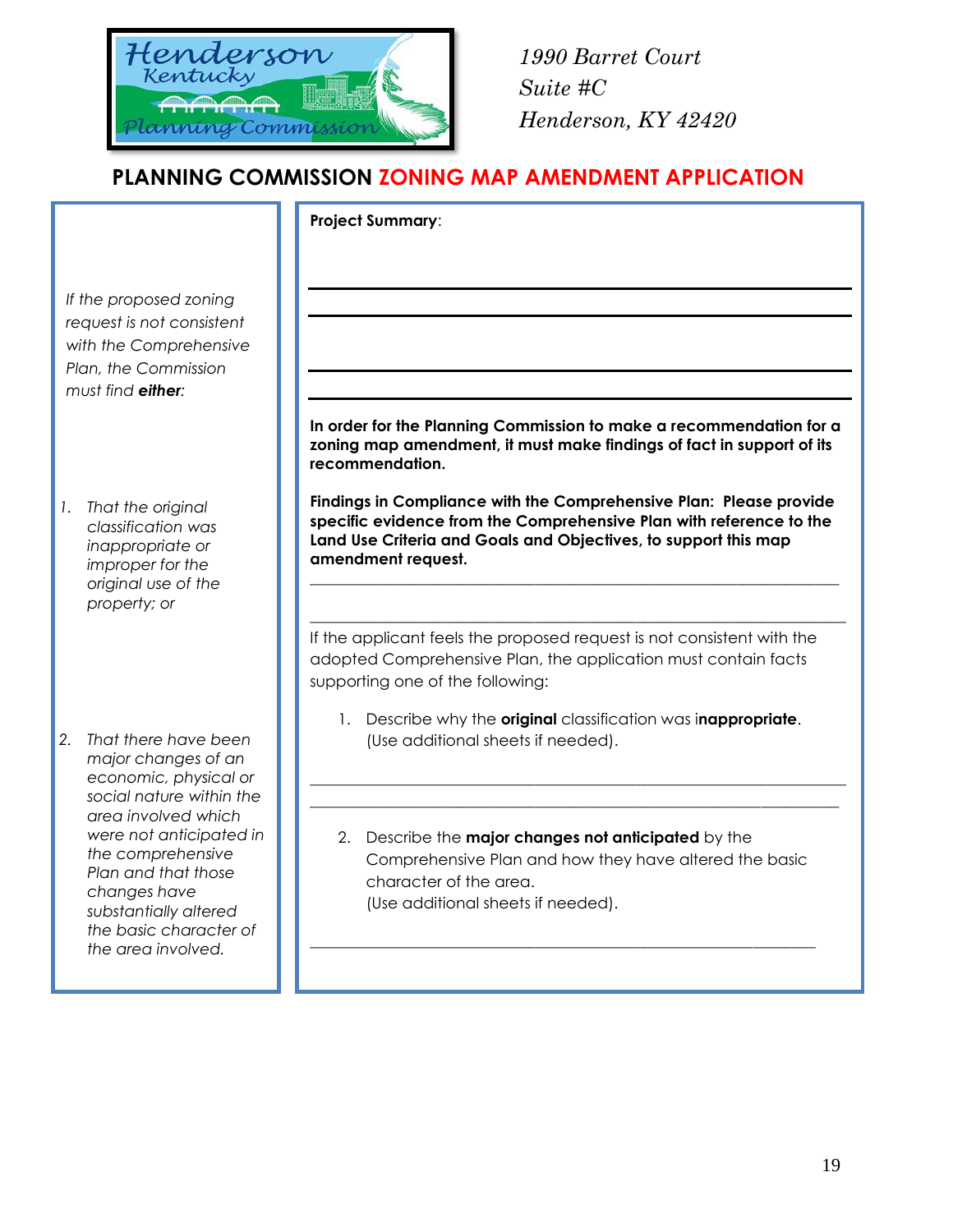

## **PLANNING COMMISSION ZONING MAP AMENDMENT APPLICATION**

| <b>Property and Proposed Development Information</b>                                                                                                                                                                           |       |  |  |
|--------------------------------------------------------------------------------------------------------------------------------------------------------------------------------------------------------------------------------|-------|--|--|
|                                                                                                                                                                                                                                |       |  |  |
|                                                                                                                                                                                                                                |       |  |  |
|                                                                                                                                                                                                                                |       |  |  |
|                                                                                                                                                                                                                                |       |  |  |
| Zoning Requested: North and Society and Society and Society and Society and Society and Society and Society and Society and Society and Society and Society and Society and Society and Society and Society and Society and So |       |  |  |
| Plat of property and description of area showing accurate measurements with acreage<br>included.<br>List of adjacent property owners for property being rezoned.                                                               |       |  |  |
|                                                                                                                                                                                                                                |       |  |  |
| (If Development Plan submitted, please provide 8 copies (one $8\frac{1}{2} \times 11$ ), and (1) digital                                                                                                                       |       |  |  |
| copy)                                                                                                                                                                                                                          |       |  |  |
| <b>Applicant's Certification</b>                                                                                                                                                                                               |       |  |  |
| I do hereby certify that, to the best of my knowledge and belief, all application materials have                                                                                                                               |       |  |  |
| been submitted and that the information they contain is true and correct.                                                                                                                                                      |       |  |  |
| Signature of Applicant(s) and owner(s):                                                                                                                                                                                        | Date: |  |  |
|                                                                                                                                                                                                                                |       |  |  |
| (Please print name and title)                                                                                                                                                                                                  |       |  |  |
|                                                                                                                                                                                                                                |       |  |  |
| (Please print name and title)                                                                                                                                                                                                  |       |  |  |
|                                                                                                                                                                                                                                |       |  |  |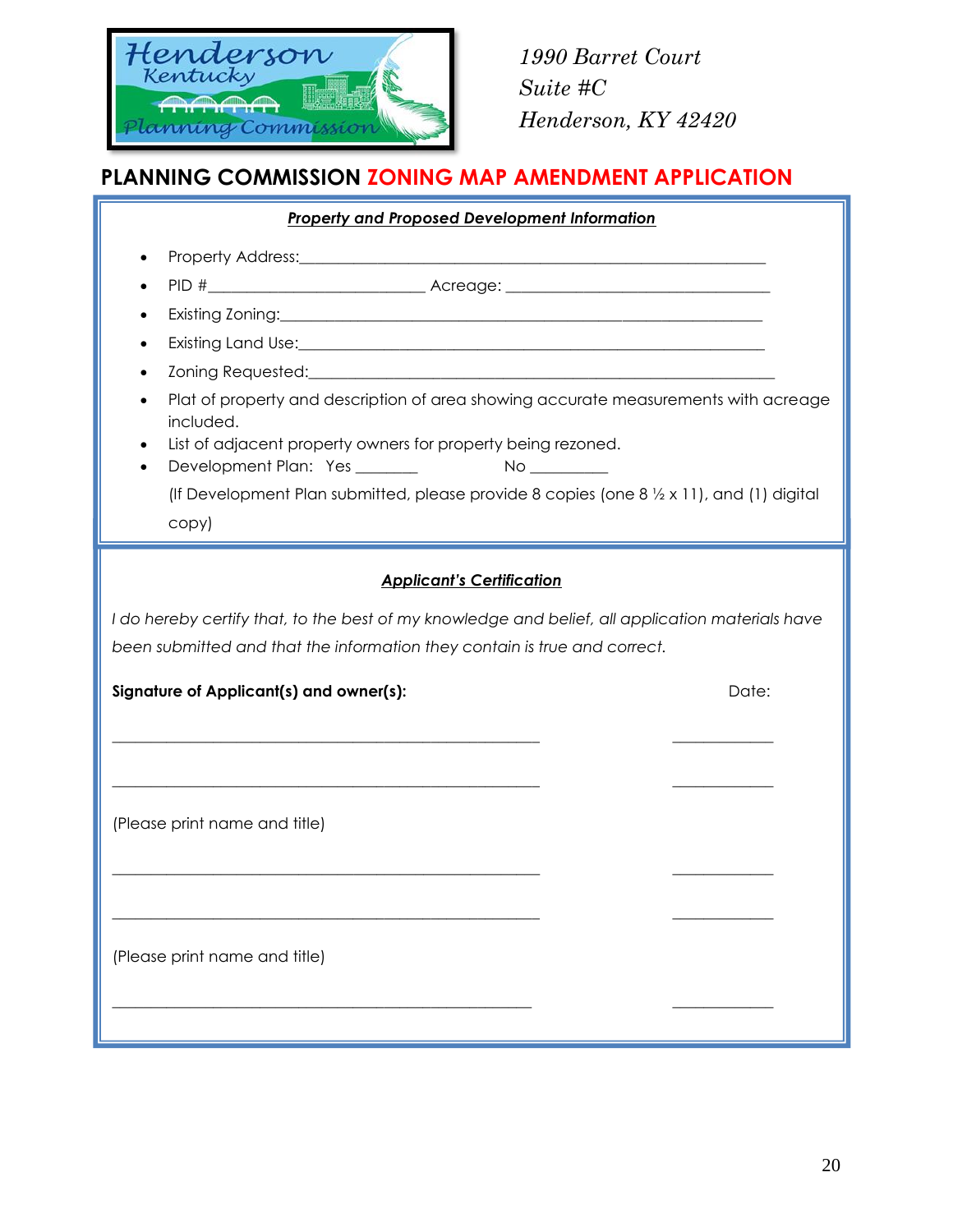

### **PLANNING COMMISSION DEVELOPMENT PLAN APPLICATION #\_\_\_\_\_\_\_\_\_\_**

A fee of **\$50.00** is required, of which no part shall be returnable. A fee of **\$50.00** is also required for recording of the Certificate of Land Use Restriction. **A revision to the Development Plan is \$35.00**

#### **HENDERSON AND HENDERSON COUNTY KENTUCKY**

DATE\_\_\_\_\_\_\_\_\_\_\_\_\_\_\_\_\_\_\_\_\_\_\_\_\_RECEIPT#\_\_\_\_\_\_\_\_\_\_\_\_\_\_\_\_\_\_\_\_ **(FOR STAFF USE ONLY)**

The undersigned hereby submits, for the Henderson City-County Planning Commission, a development plan for a parcel of land herein described:

| PHONE $\#$                                            |  |  |
|-------------------------------------------------------|--|--|
| <b>FOR STAFF USE ONLY</b><br><b>COMMISSION ACTION</b> |  |  |
|                                                       |  |  |
|                                                       |  |  |
|                                                       |  |  |
|                                                       |  |  |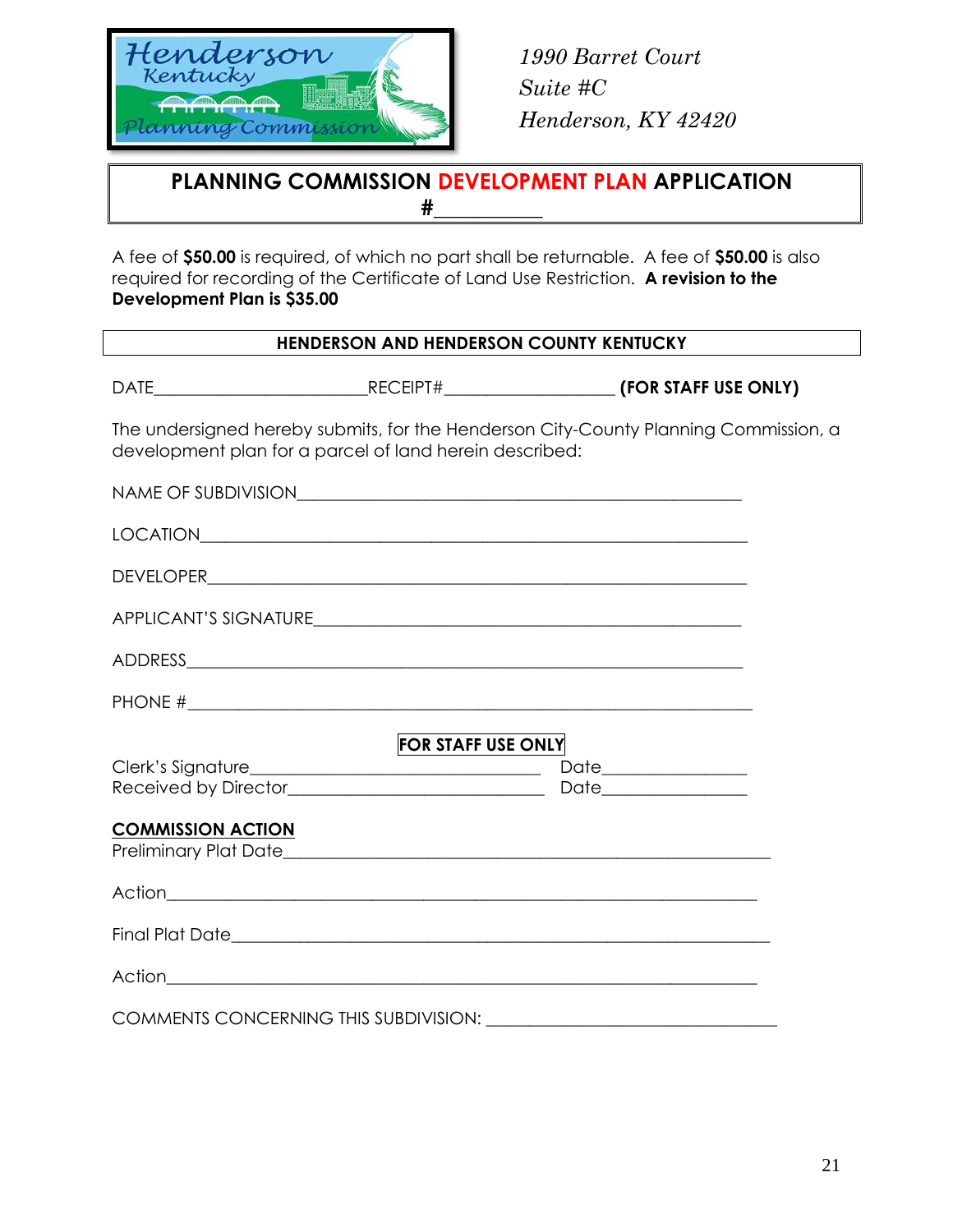

#### **PLANNING COMMISSION MASTER PLAN CHECKLIST**

#### NAME OF SUBDIVISION

Accompanied by completed application Accompanied by fee for recording Certificate of Land Use Restriction of \$50.00 Accompanied by completed master plan checklist 10 copies on sheet size 24" X 36" or 18" X 24" \_\_\_\_\_\_\_\_ Title Block Subdivision name Property Identification Property owner, developer, and surveyor identification Legend Information (graphic & written scale, north arrow, date of preparation, etc.) Acceptable Vicinity Map Lot Design **Exterior boundary lines** \_\_\_\_\_\_ Propose uses \_\_\_\_\_\_ Streets-Existing & proposed Location and size of existing utilities and easements adjacent to and within the proposed subdivision Lot lines- approximate location and distance Other pertinent conditions of site Adjoining property owners Sectionalization Plan (if proposed)  $\overline{\phantom{a}}$  ,  $\overline{\phantom{a}}$  ,  $\overline{\phantom{a}}$  ,  $\overline{\phantom{a}}$  ,  $\overline{\phantom{a}}$  ,  $\overline{\phantom{a}}$  ,  $\overline{\phantom{a}}$  ,  $\overline{\phantom{a}}$  ,  $\overline{\phantom{a}}$  ,  $\overline{\phantom{a}}$  ,  $\overline{\phantom{a}}$  ,  $\overline{\phantom{a}}$  ,  $\overline{\phantom{a}}$  ,  $\overline{\phantom{a}}$  ,  $\overline{\phantom{a}}$  ,  $\overline{\phantom{a}}$ 

Surveyor Date

Owner Date

 $\frac{1}{2}$  ,  $\frac{1}{2}$  ,  $\frac{1}{2}$  ,  $\frac{1}{2}$  ,  $\frac{1}{2}$  ,  $\frac{1}{2}$  ,  $\frac{1}{2}$  ,  $\frac{1}{2}$  ,  $\frac{1}{2}$  ,  $\frac{1}{2}$  ,  $\frac{1}{2}$  ,  $\frac{1}{2}$  ,  $\frac{1}{2}$  ,  $\frac{1}{2}$  ,  $\frac{1}{2}$  ,  $\frac{1}{2}$  ,  $\frac{1}{2}$  ,  $\frac{1}{2}$  ,  $\frac{1$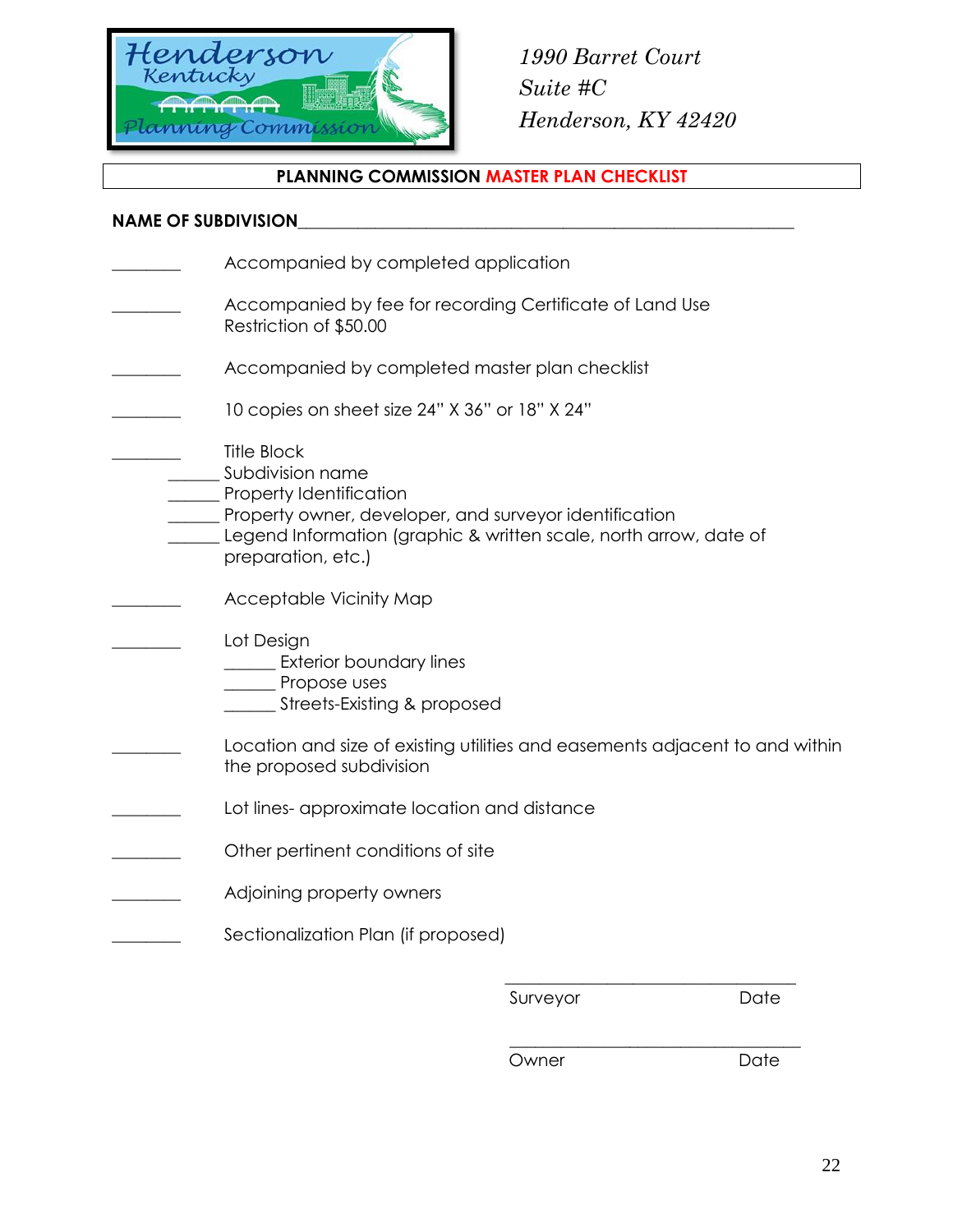

### **PLANNING COMMISSION MASTER PLAN APPLICATION#\_\_\_\_\_\_\_\_\_\_**

**A fee of \$50.00 is also required for recording of the Certificate of Land Use Restriction.**

|                                                    |                 | The undersigned hereby submits, for the Henderson City-County Planning Commission, a |
|----------------------------------------------------|-----------------|--------------------------------------------------------------------------------------|
| master plan for a parcel of land herein described: |                 |                                                                                      |
| <b>NAME OF</b>                                     |                 |                                                                                      |
|                                                    |                 |                                                                                      |
|                                                    |                 |                                                                                      |
|                                                    |                 |                                                                                      |
|                                                    |                 |                                                                                      |
|                                                    |                 |                                                                                      |
|                                                    |                 |                                                                                      |
|                                                    |                 |                                                                                      |
|                                                    |                 |                                                                                      |
|                                                    |                 |                                                                                      |
|                                                    |                 |                                                                                      |
|                                                    |                 |                                                                                      |
|                                                    | (FOR STAFF USE) |                                                                                      |
|                                                    |                 |                                                                                      |
|                                                    |                 |                                                                                      |
|                                                    |                 |                                                                                      |
|                                                    |                 |                                                                                      |
|                                                    |                 |                                                                                      |
|                                                    |                 |                                                                                      |
|                                                    |                 |                                                                                      |
|                                                    |                 |                                                                                      |
| <b>COMMENTS CONCERNING THIS SUBDIVISION:</b>       |                 |                                                                                      |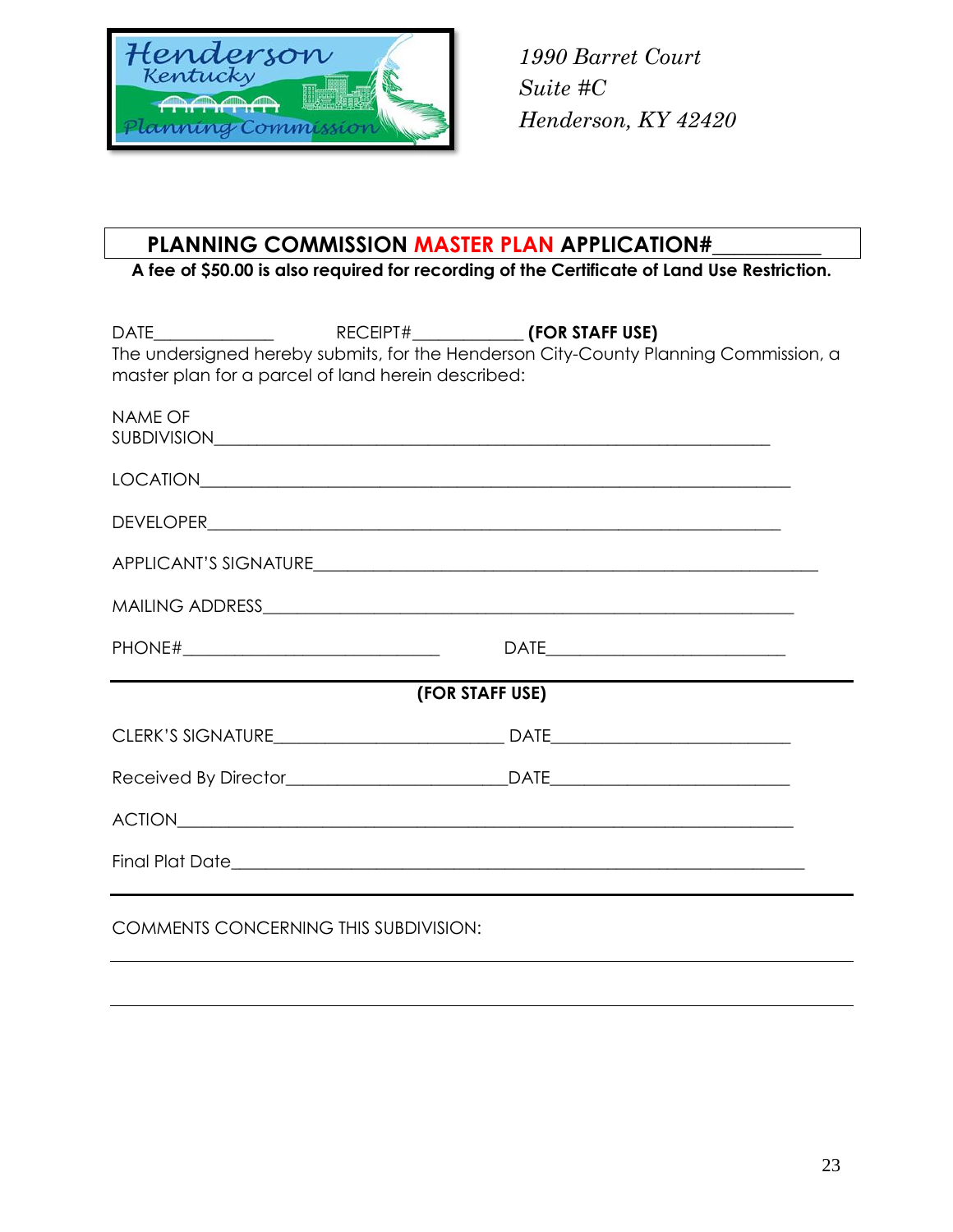

#### **PLANNING COMMISSION MAJOR SUBDIVISION PRELIMINARY PLATS CHECKLIST**

#### **NAME**\_\_\_\_\_\_\_\_\_\_\_\_\_\_\_\_\_\_\_\_\_\_\_\_\_\_\_\_\_\_\_\_\_\_\_\_\_\_\_\_\_\_\_\_\_\_\_\_\_\_\_\_\_\_\_\_\_\_\_\_\_\_\_\_\_\_\_\_\_\_\_\_\_\_\_\_\_\_\_\_

This checklist must be met and filled out before a preliminary plat will be placed on the agenda of the L.D.C. or the Planning Commission. The deadline for submittal is **Wednesday at 11:30 p.m**. preceding the Land Development Committee meeting. The L.D.C. meets 14 days prior to the Planning Commission meeting and the Planning Commission meets the first Tuesday of each month.

- 1. \_\_\_\_\_\_ Application form filled out.
- 2. \_\_\_\_\_ Fees: \$100.00 + \$1 per lot fee charged for each major subdivision preliminary plat.
- 3. \_\_\_\_\_ Current Zoning Classification.
- 4. \_\_\_\_\_ 10 copies of 18" X 24" plat or 24" X 36*",* 1 copy of plat 11" x 17*", plus one digital copy as per the Subdivision Regulations "Addendum A"***.**
- 5. \_\_\_\_ Key map showing appropriate sectionalization process and overall plan required if the property is being sectionalized.
- 6. \_\_\_\_\_\_ Title block complete with:
	- \_\_\_\_\_\_ Subdivision Name
		- Property Identification
		- \_\_\_\_\_\_ Name and address of property owners, developer's surveyor and/or engineer
			- All legend information, graphic and written scale  $(1" = 100')$ , north arrow, date of preparation, etc.
- 7. \_\_\_\_ Certification of Developer's surveyor and/or Engineer as required.
- 8. **Acceptable Vicinity Map**
- 9. **PLAT DESIGN: The design scheme shall be drawn at a scale of one hundred (100) feet to the inch, and shall show the following existing conditions and proposed development features:**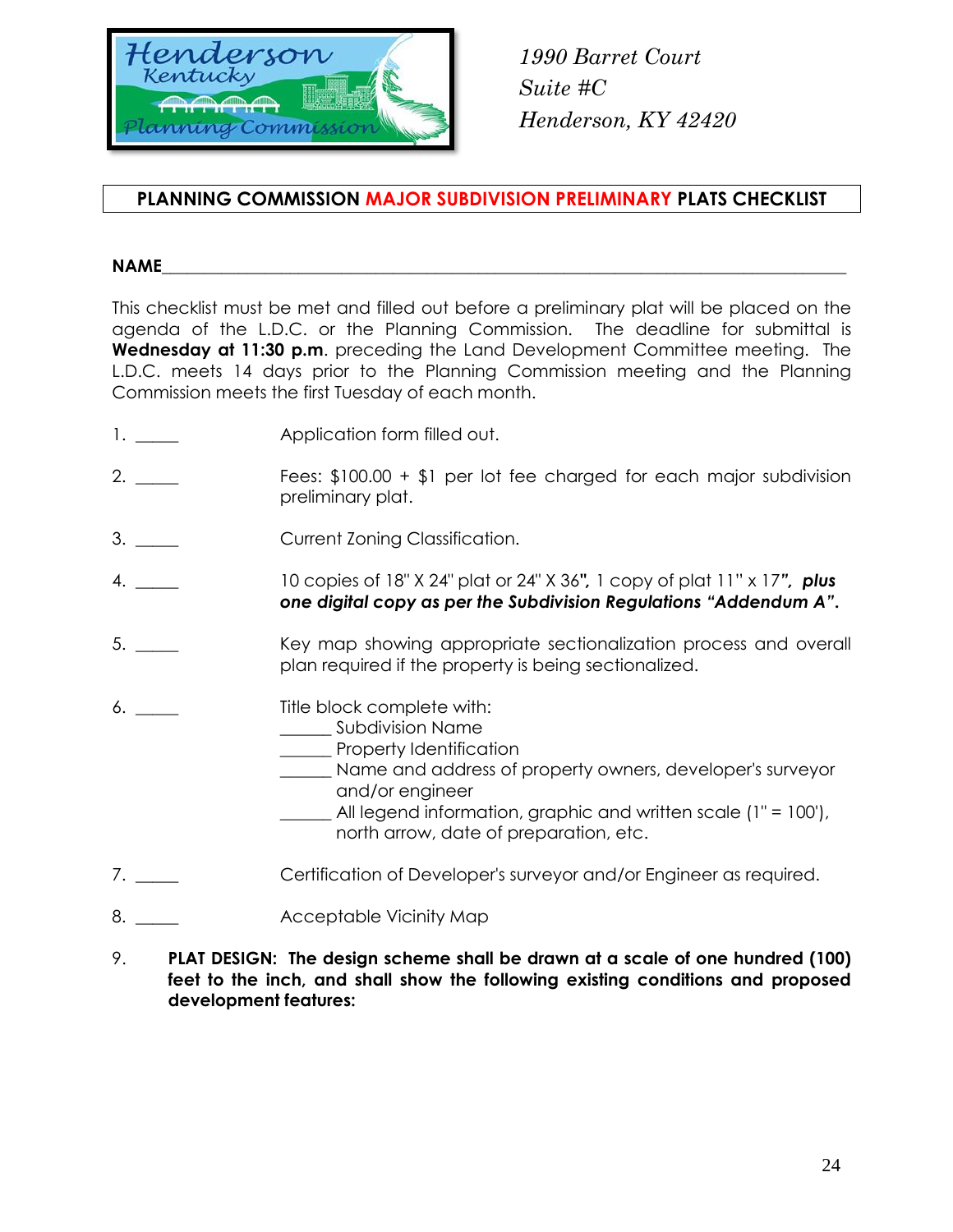

### **PLANNING COMMISSION MAJOR SUBDIVISION PRELIMINARY PLATS CHECKLIST**

#### **Checklist Cont'd;**

a. \_\_\_\_\_\_\_ Boundary Lines (full boundary survey)

\_\_\_\_\_\_\_ Location

\_\_\_\_\_\_\_ Distance

\_\_\_\_\_\_\_ Bearing

- b. \_\_\_\_\_\_\_\_ Streets (within proposed subdivision and all adjacent streets) \_\_\_\_\_\_\_ Street Names
	- **Example 20** Rights of way widths
	- \_\_\_\_\_\_\_ Grades
	- \_\_\_\_\_\_\_ Total number of lineal feet of new streets
	- \_\_\_\_\_\_\_ Tie in to existing streets
- c. \_\_\_\_\_\_\_ Sidewalks (proposed or requesting waiver)
- d. **Example 3** Utilities (within proposed subdivision and all utilities adjacent). Location
	- \_\_\_\_\_\_\_ Size
	- \_\_\_\_\_\_\_ Easements
	- Fire Hydrant locations
- e. \_\_\_\_\_\_\_Topography Correct contour intervals (existing and proposed - as per Section 3.5) (6)(c)(4) of the Subdivision Regulations
- f. \_\_\_\_\_\_\_ All adjoining property owners identified
- g. \_\_\_\_\_\_\_\_\_\_\_Subsurface Conditions \_\_\_\_\_\_\_Results of site evaluation tests
- h. **Other conditions and features (see Sub-Reg's, Section 3.5 (6) (E&G)** \_\_\_\_\_\_\_All water courses
	- Existing structures (to be retained or removed indicated)
- i.  $\blacksquare$  Other rights of way or easements
	- \_\_\_\_\_\_\_Locations

\_\_\_\_\_\_\_Widths

Purpose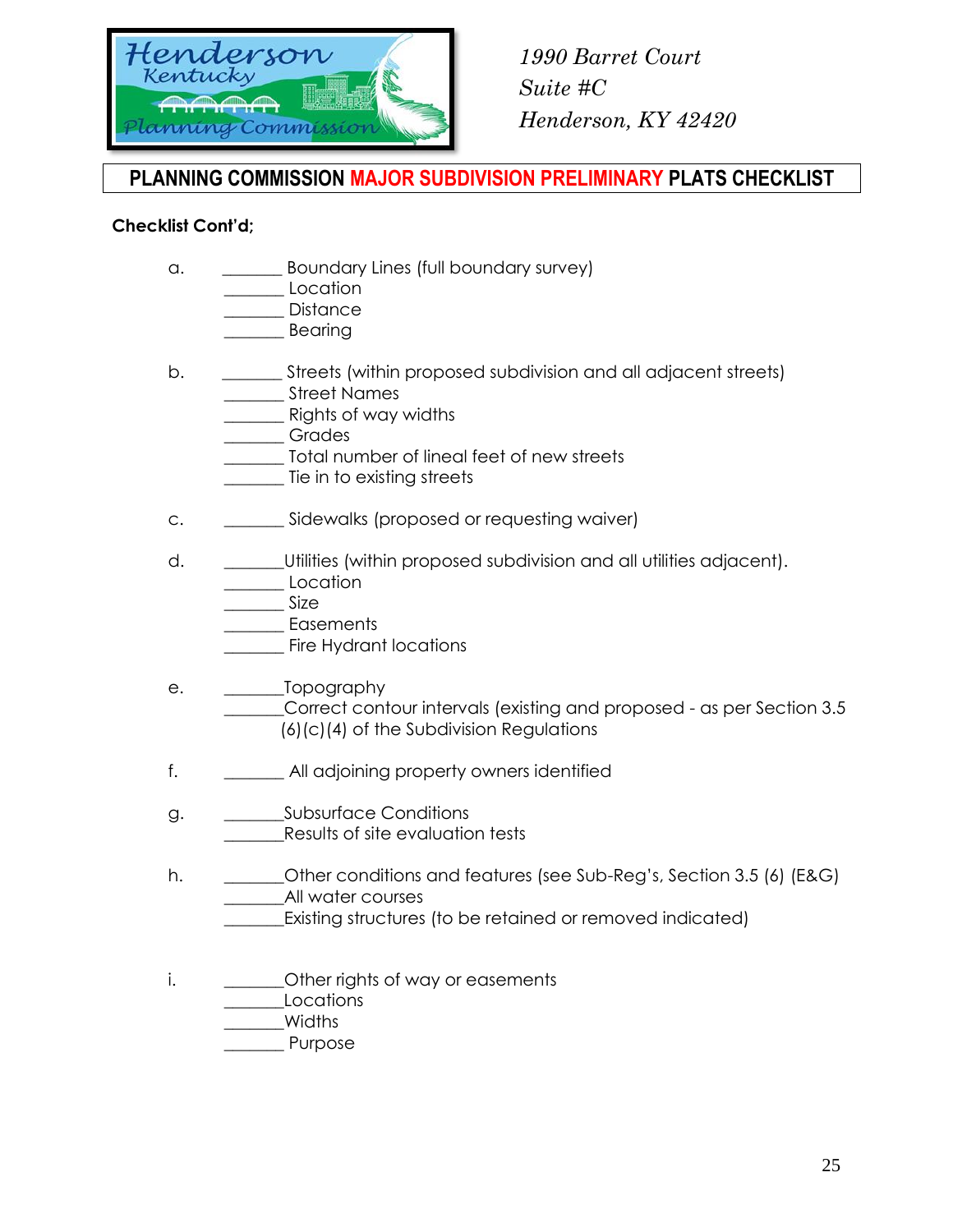

#### **PLANNING COMMISSION MAJOR SUBDIVISION PRELIMINARY PLATS CHECKLIST Checklist Cont'd;**

10. Lots

- \_\_\_\_\_\_\_ Lot lines (location and distances) \_\_\_\_\_\_\_ Lot numbers Lot size (in sq. ft. if under an acre, in numbers and hundreds if over an acre \_\_\_\_\_\_\_ Location of all easements \_\_\_\_\_\_\_ Contours
- 11. Proposed Building Setback Lines
- 12. \_\_\_\_\_\_\_ Proposed Public Sites (names, acreage and use)
- 13. \_\_\_\_\_\_\_\_ Identify Lots Not Intended for Single Family Use

14. CONSTRUCTION DRAWINGS - Nine (9) copies of these drawings shall be submitted to the Planning Commission staff on a sheet size of 24" X 36" and be stamped by appropriate agency for drainage approval, water and sewer system approval, and electric utility approval. These drawings shall be referenced to the name and unit number of the proposed subdivision, and shall show the following information:

- a. Street Profiles The profile of each street indicating the existing ground at a horizontal scale equal to the scale of 1/10th of the horizontal scale with final grades indicated.
	- \_\_\_\_\_\_ Layout of streets and lots
	- \_\_\_\_\_\_ Rights of way width
	- \_\_\_\_\_\_ Surface width
	- \_\_\_\_\_\_ Certification by Professional Engineer
	- Proper scale  $1" = 50'$  horizontal and  $1" = 5'$  vertical
	- \_\_\_\_\_\_ North arrow
	- \_\_\_\_\_\_ Proposed street grades in percent with grades calculated on 25' stations
	- \_\_\_\_\_\_ Vertical curve information
	- Benchmarks shown and source of levels, tied to USGS datum
	- \_\_\_\_\_\_ Proposed taps on proposed sanitary sewers
	- \_\_\_\_\_\_ Connections to existing streets in plan for minimum of 100 ft. showing
	- Existing pavements and curbs
	- Sidewalk location and design
	- Locations and size of existing storm and sanitary sewer, water and water valves
	- Storm sewer inlet location, size and type
	- \_\_\_\_\_\_ Profile of streams crossing or parallel to proposed streets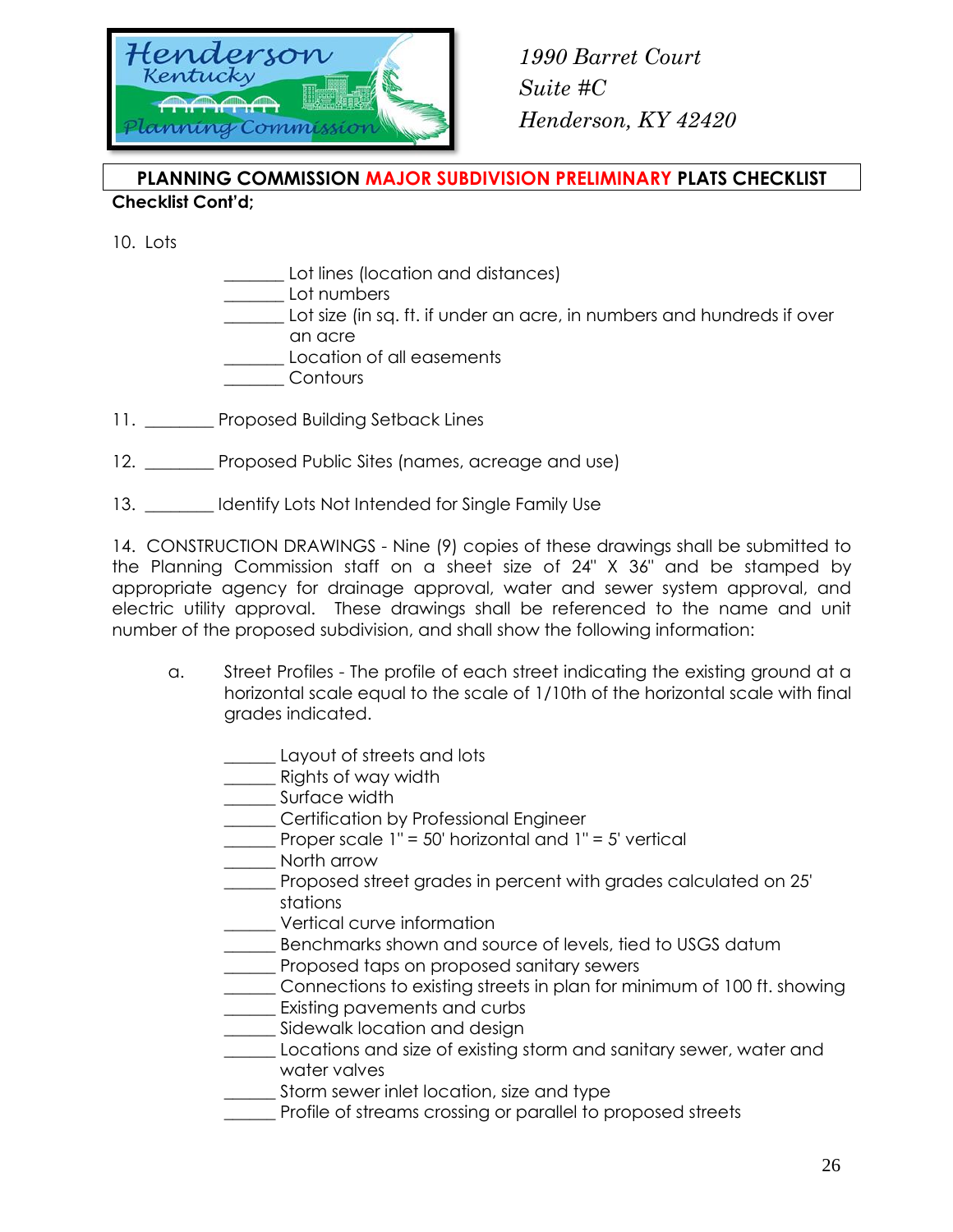

## **PLANNING COMMISSION MAJOR SUBDIVISION PRELIMINARY PLATS CHECKLIST**

#### **Checklist Cont'd**;

- b. Street Cross-Section A cross-section of each new street shall be shown at a scale of ten (10) feet or less to the inch, and shall include the width of pavement including curbs, and gutters, the location and width of sidewalks, the location of utilities, and the total right-of-way width.
	- Right-of-way width in relation to centerline
	- \_\_\_\_\_\_ Pavement width and type, and curbs and gutters in relation to centerline
	- \_\_\_\_\_ Subgrade detail
	- \_\_\_\_ Sidewalk location
	- \_\_\_\_\_ Sidewalk width
	- \_\_\_\_\_\_ Subgrade drainage
	- **\_\_\_\_\_\_** Perforated pipe under drain, location and detail
	- \_\_\_\_\_\_ Utilities location (storm and sanitary sewers, water, etc.)
- c. Additional Plan and Profiles
	- \_\_\_\_\_\_ Drainage easements
	- \_\_\_\_\_\_ Manholes and catch basins
	- \_\_\_\_\_\_ Street signs
	- \_\_\_\_\_\_ Street lights (as determined by the appropriate utility companies)
	- \_\_\_\_\_\_ Existing and proposed sanitary sewers
		- $\frac{\phantom{0}}{\phantom{0}}$  Size
		- \_\_\_\_\_\_ Location
		- \_\_\_\_\_\_ Invert elevations
	- Storm drains
	- Fire hydrants
		- \_\_\_\_\_\_ Connections to existing or proposed utility system
	- Exact location and size of all underground utilities or structures
- 15. Storm Water System
	- a. Existing and Proposed Storm Sewers
		- Location
		- $\qquad \qquad$  Size
		- \_\_\_\_\_\_ Slope
		- \_\_\_\_\_\_ Inlet locations
		- \_\_\_\_\_\_ Inlet type
		- \_\_\_\_\_\_ Invert elevation
		- \_\_\_\_\_\_ Top elevation
	- b. **\_\_\_\_\_** All Drainage Computations Attached Including Narrative and Conclusions
	- c. \_\_\_\_\_\_ All storm sewer design complies with provisions of Subdivision Regulations as a minimum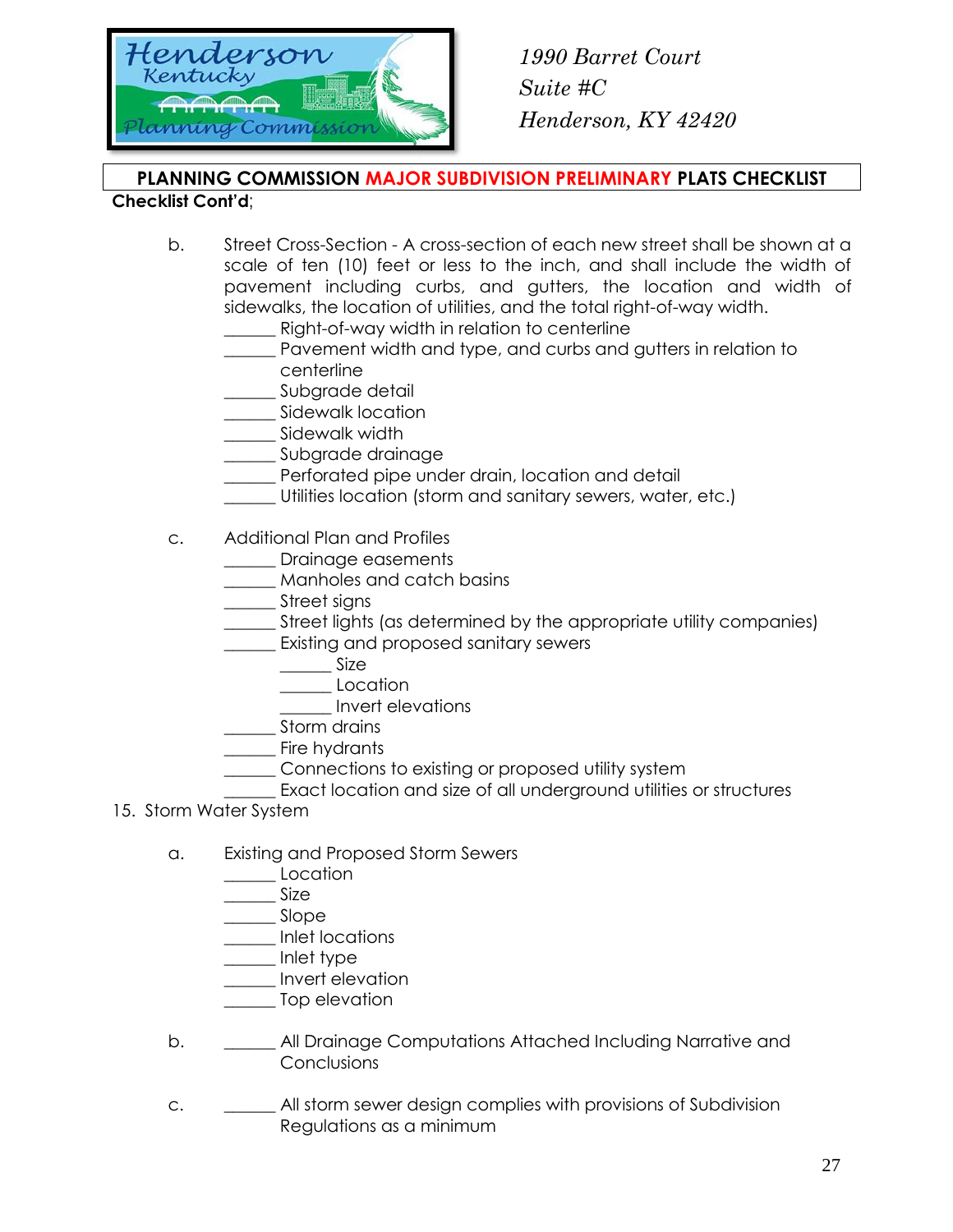

#### **PLANNING COMMISSION MAJOR SUBDIVISION PRELIMINARY PLATS CHECKLIST**

#### **Checklist Cont'd;**

- \_\_\_\_\_\_Typical drawing of storm water inlet box
	- Provide headwall at all inlet and outfall pipes
- Prove erosion protection at inlet and outlet structures
- d. Open Channel Flow
	- Provide ditch desian
	- Provide proper cross sections

#### 16. Other Materials:

- a.  $\blacksquare$  When the tract shown on the subdivision plat represents only a portion of the developer's holding, an additional sketch shall be required to illustrate the proposed street layout for the remainder of the tract.
- 17. **\_\_\_\_\_\_** Erosion Control Plan and Typical
- 18. **\_\_\_\_\_\_** Attached any permits or approvals required by any other local, state or federal agencies, i.e.:
	- a. Copy of Local Water, Sewer and Drainage Approval
	- b. Copy of State Water, Sewer and Drainage Approval
	- c. Copy of Highway Access Permit
	- d. Electric Company Approval
- 19. **Example 19.** Preliminary plat should be certified by developer's surveyor and construction drawings by developer's engineer.

This checklist does not replace the Henderson City-County Subdivision Regulations or any other design requirement. It is intended solely as a reviewing tool and any information may be required whether or not it is listed above. All applicable information listed on this checklist must be submitted by the deadline in order to have a valid submittal.

\_\_\_\_\_\_\_\_\_\_\_\_\_\_\_\_\_\_\_\_\_\_\_\_\_\_\_\_\_\_\_\_\_\_\_\_\_\_\_\_\_\_\_\_\_\_\_\_

\_\_\_\_\_\_\_\_\_\_\_\_\_\_\_\_\_\_\_\_\_\_\_\_\_\_\_\_\_\_\_\_\_\_\_\_\_\_\_\_\_\_\_\_\_\_\_\_ Surveyor **Date** 

Engineer Date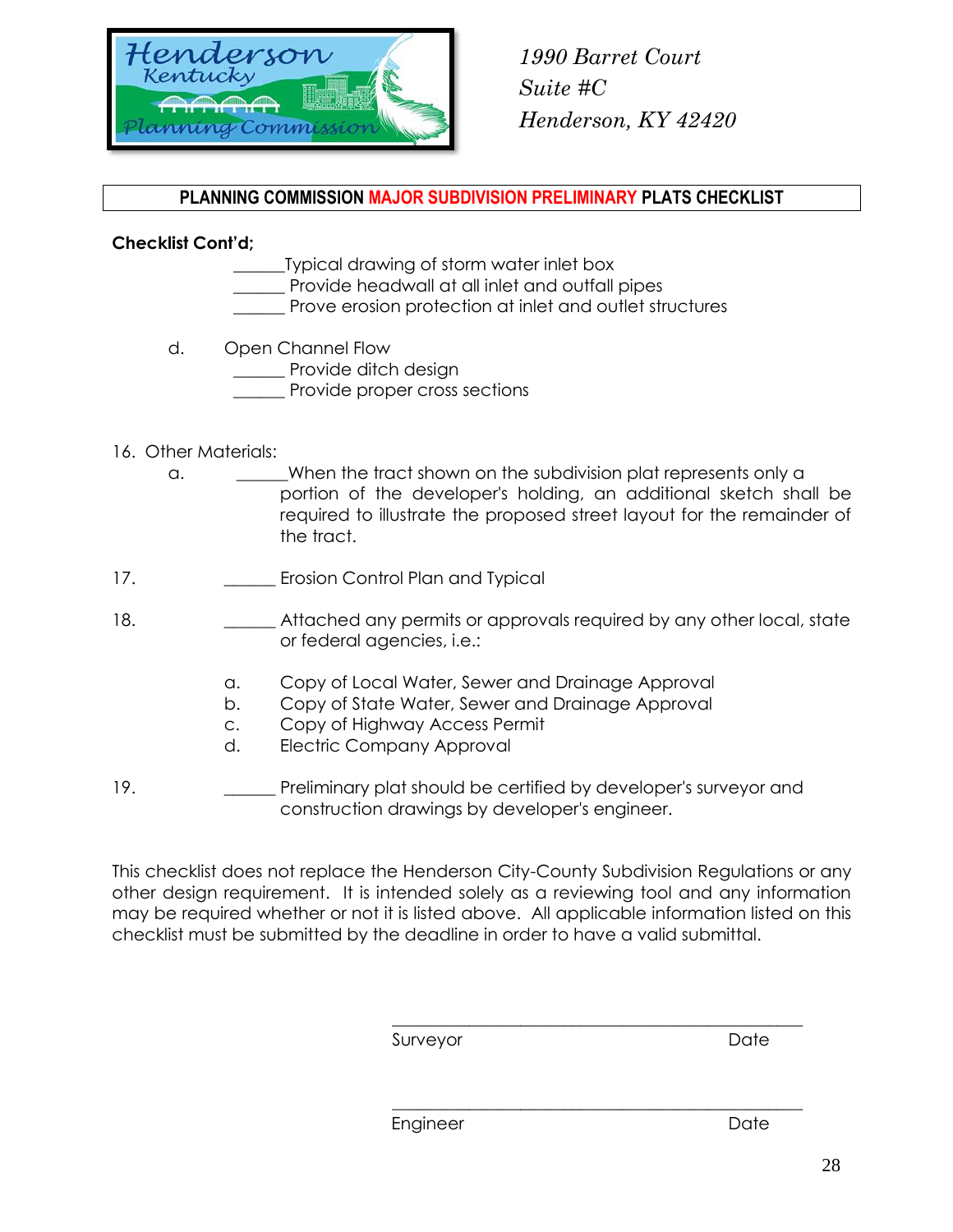

### **PLANNING COMMISSION MINOR-MAJOR SUBDIVISION APPLICATION**

DATE\_\_\_\_\_\_\_\_\_\_\_\_\_\_\_\_ APPLICATION #.\_\_\_\_\_\_\_\_\_\_\_\_\_\_\_\_\_\_ (**FOR STAFF USE)**

#### (**CHECK APPLICABLE TYPE OF SUBMITTAL)**

- ( ) MINOR SUBDIVISION (XXXX ) MAJOR SUBDIVISION PLAT – PRELIMINARY
- ( ) MAJOR SUBDIVISION PLAT FINAL

#### **(PLEASE PRINT)**

| NAME OF SUBDIVISION |
|---------------------|
|                     |

LOCATION\_\_\_\_\_\_\_\_\_\_\_\_\_\_\_\_\_\_\_\_\_\_\_\_\_\_\_\_\_\_\_\_\_\_\_\_\_\_\_\_\_\_\_\_\_\_\_\_\_\_\_

| <b>DEVELOPER</b> |
|------------------|
|------------------|

2. FLOOD HAZARD AREA TES NO

- 3. PRESENT ZONING DISTRICT\_\_\_\_\_\_\_\_\_\_\_\_\_\_\_\_\_\_\_\_\_\_\_\_\_\_\_\_\_\_\_\_\_\_\_\_
- 4. NUMBER OF LOTS
- 5. TOTAL AREA OF PARCEL(S) \_\_\_\_\_\_\_\_\_\_\_\_\_\_\_\_\_\_\_\_\_\_\_\_\_\_\_\_\_\_\_\_\_\_\_
- 6. NAME OF APPLICANT\_\_\_\_\_\_\_\_\_\_\_\_\_\_\_\_\_\_\_\_\_\_\_\_\_\_\_\_\_\_\_\_\_\_\_\_\_\_\_\_\_

| A DDDECC<br>חו<br>110011200 |  |  |  |
|-----------------------------|--|--|--|
|                             |  |  |  |

PHONE\_\_\_\_\_\_\_\_\_\_\_\_\_\_\_\_\_\_\_\_\_\_\_\_\_\_\_\_\_\_\_\_\_\_\_\_\_\_\_\_\_\_\_\_\_\_\_\_\_\_\_\_\_\_

APPLICANTS SIGNATURE\_\_\_\_\_\_\_\_\_\_\_\_\_\_\_\_\_\_\_\_\_\_\_\_\_\_\_\_\_\_\_\_\_\_\_\_\_\_

7. NAME OF SURVEYOR OR ENGINEER\_\_\_\_\_\_\_\_\_\_\_\_\_\_\_\_\_\_\_\_\_\_\_\_\_\_\_

ADDRESS\_\_\_\_\_\_\_\_\_\_\_\_\_\_\_\_\_\_\_\_\_\_\_\_\_\_\_\_\_\_\_\_\_\_\_\_\_\_\_\_\_\_\_\_\_\_\_\_\_\_\_

PHONE **The set of the set of the set of the set of the set of the set of the set of the set of the set of the set of the set of the set of the set of the set of the set of the set of the set of the set of the set of the se**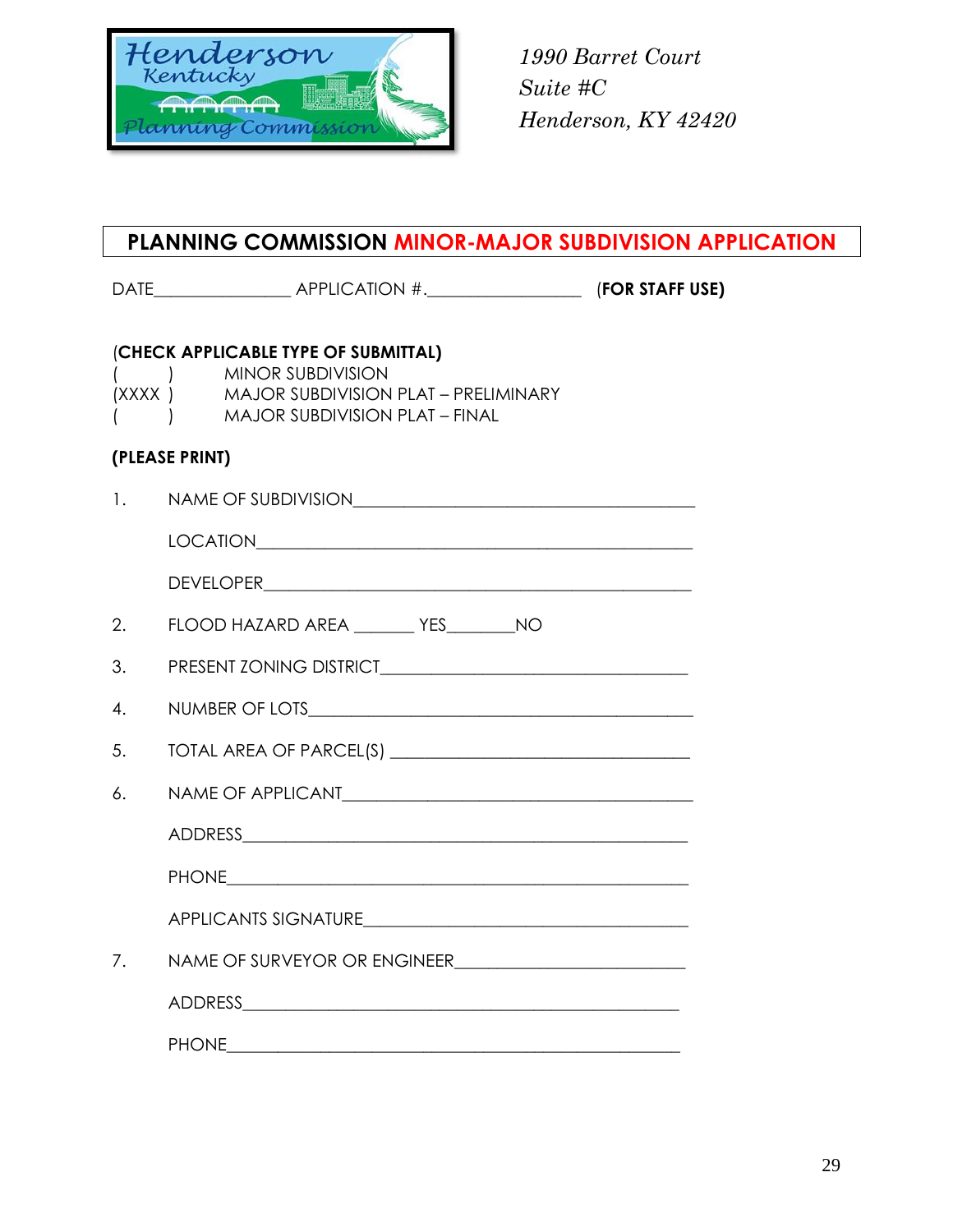

### **PLANNING COMMISSION MINOR-MAJOR SUBDIVISION APPLICATION**

#### **FOR STAFF USE ONLY**

| PLANNING COMMISSION ACTION AND DATE |  |  |  |
|-------------------------------------|--|--|--|
|                                     |  |  |  |
|                                     |  |  |  |

RECORDED\_\_\_\_\_\_\_\_\_\_\_\_\_\_\_\_\_\_\_\_\_\_\_\_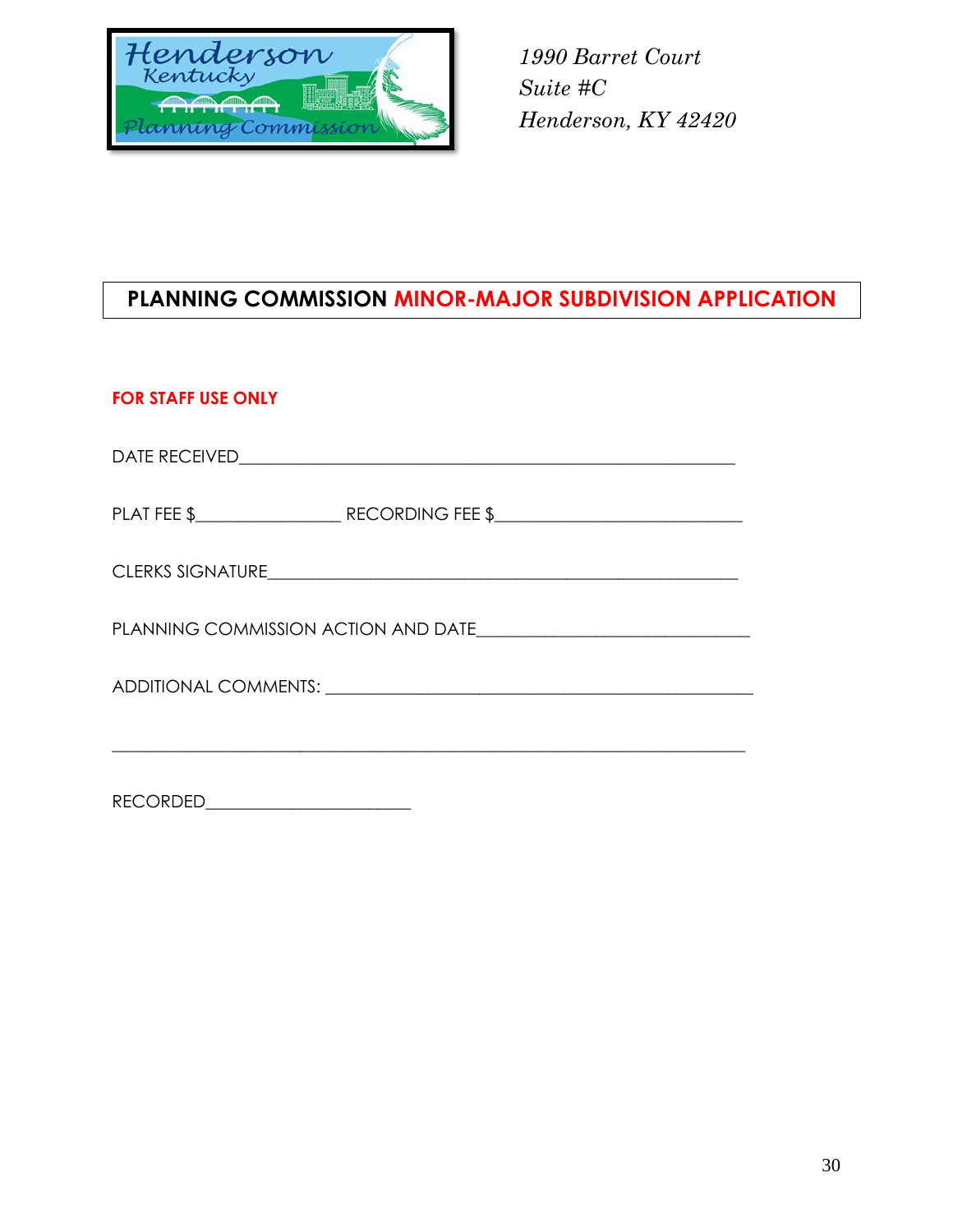

#### **PLANNING COMMISSION MAJOR SUBDIVISION FINAL PLAT CHECKLIST**

This checklist must be met before a major subdivision can be accepted for review for final approval. A more detailed description of each step can be found on Section 3.6 of the Henderson City-County Subdivision Regulations.

- (1)\_\_\_\_\_ 16 copies of 18 X 24 plat with special emphasis on section being submitted, *plus one digital copy as per the Subdivision Regulations "Addendum A".*
- (2)\_\_\_\_\_ Status report on all other sections if under sectionalization process.
- (3)\_\_\_\_\_ Graphic description of sections which have already received final approval.
- (4)\_\_\_\_\_ PVA Parcel Identification Number.
- (5)\_\_\_\_\_ Final plat complies in all respects with the preliminary and engineering plats as approved.
- (6\_\_\_\_\_ Is accompanied by restrictive covenants.
- (7)\_\_\_\_\_ Is accompanied by performance bond if applicable.
- (8)\_\_\_\_\_ Is accompanied by the inspection fee (\$1.00 per running foot) (if applicable).
- (9)\_\_\_\_\_ Is accompanied by \$100 for each street sign, & \$150 for each Traffic Control Sign (if applicable).
- (10)\_\_\_\_\_ Is accompanied by \$50.00 submittal fee and \$50.00 recording fee.
- (11)\_\_\_\_\_ Contains at least 10% of entire number of lots unless prior approval for deviation has been obtained from the Planning Commission.
- (12)\_\_\_\_\_ Title Block is complete:
	- \_\_\_\_\_Name of subdivision and correct section number.
	- Names and addresses of property owner, developer, & engineer.
		- Legend information, graphic and written scale, North point, date of preparation, etc.
- (13)\_\_\_\_\_ Certification block with appropriate signatures:
	- \_\_\_\_\_Owners
		- \_\_\_\_\_Surveyors
		- Water and Sewer Authority
		- \_\_\_\_\_Local Government Engineer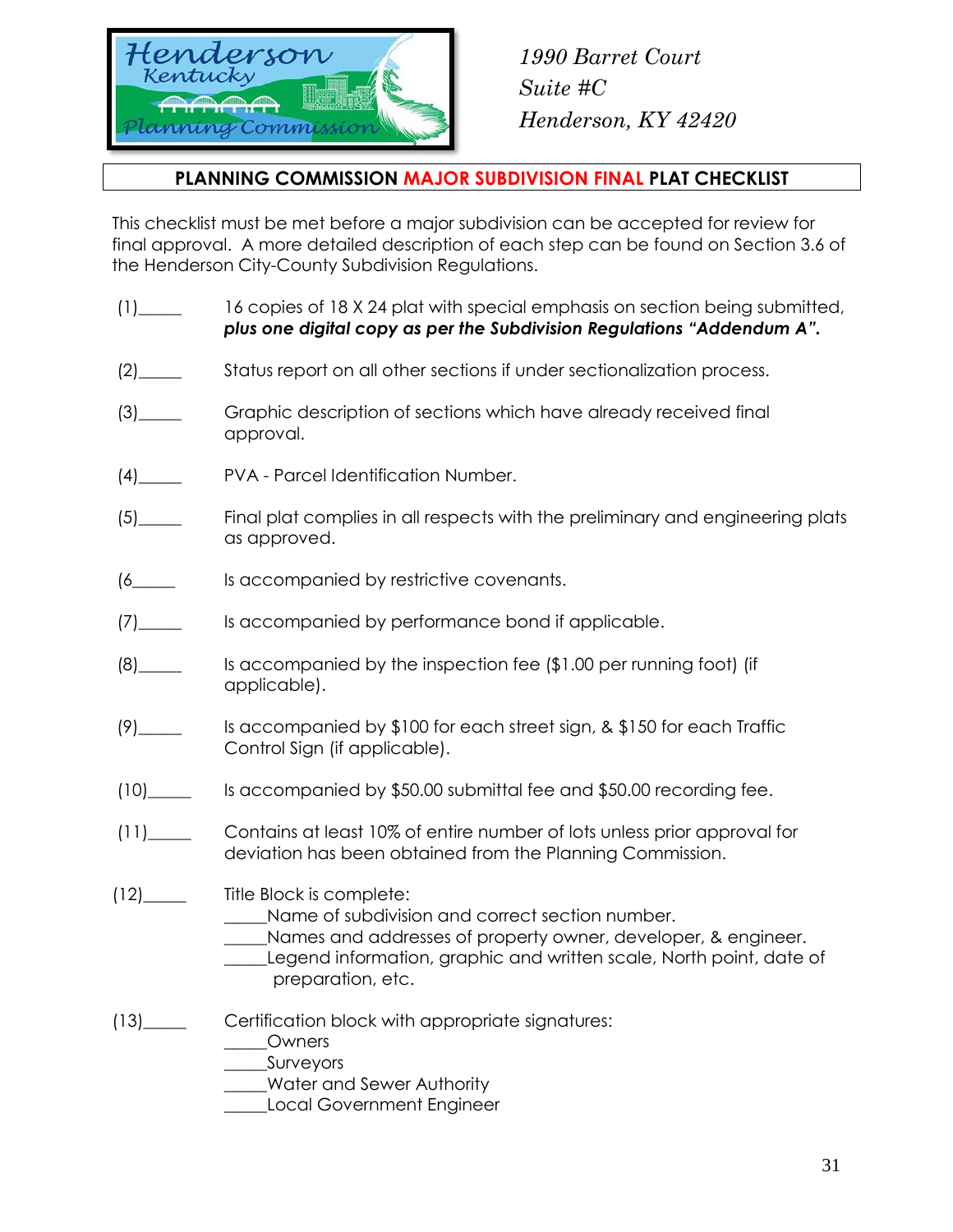

### **PLANNING COMMISSION MAJOR SUBDIVISION FINAL PLATS CHECKLIST**

(13) Certification block with appropriate signatures **Cont'd**:

\_\_\_\_\_Ready for Planning Commission signature \_\_\_\_\_Consolidation Certification

- (14)\_\_\_\_\_ Vicinity Map meeting proper requirements.
- (15)\_\_\_\_\_ Zoning Classification
- (16)\_\_\_\_\_ Proper lot design:
	- \_\_\_\_\_Scale 1" = 100'
	- \_\_\_\_\_Adjacent streets
	- \_\_\_\_\_Adjacent owners
	- \_\_\_\_\_Boundary lines of tract
	- \_\_\_\_\_Monuments
	- Show street information/Street R-O-W and Pavement Width
	- Show lot numbers for all lots
	- \_\_\_\_\_Show all proposed reservation and dedications
	- \_Show building setback lines (front, rear and side yard)
	- \_\_\_\_\_Notation of lot size in acreage if over an acre, or sq. feet if under an acre.
	- \_\_\_\_\_Show Special Flood Hazard areas.

Surveyor Date

\_\_\_\_\_\_\_\_\_\_\_\_\_\_\_\_\_\_\_\_\_\_\_\_\_\_\_\_\_\_\_\_\_\_\_\_\_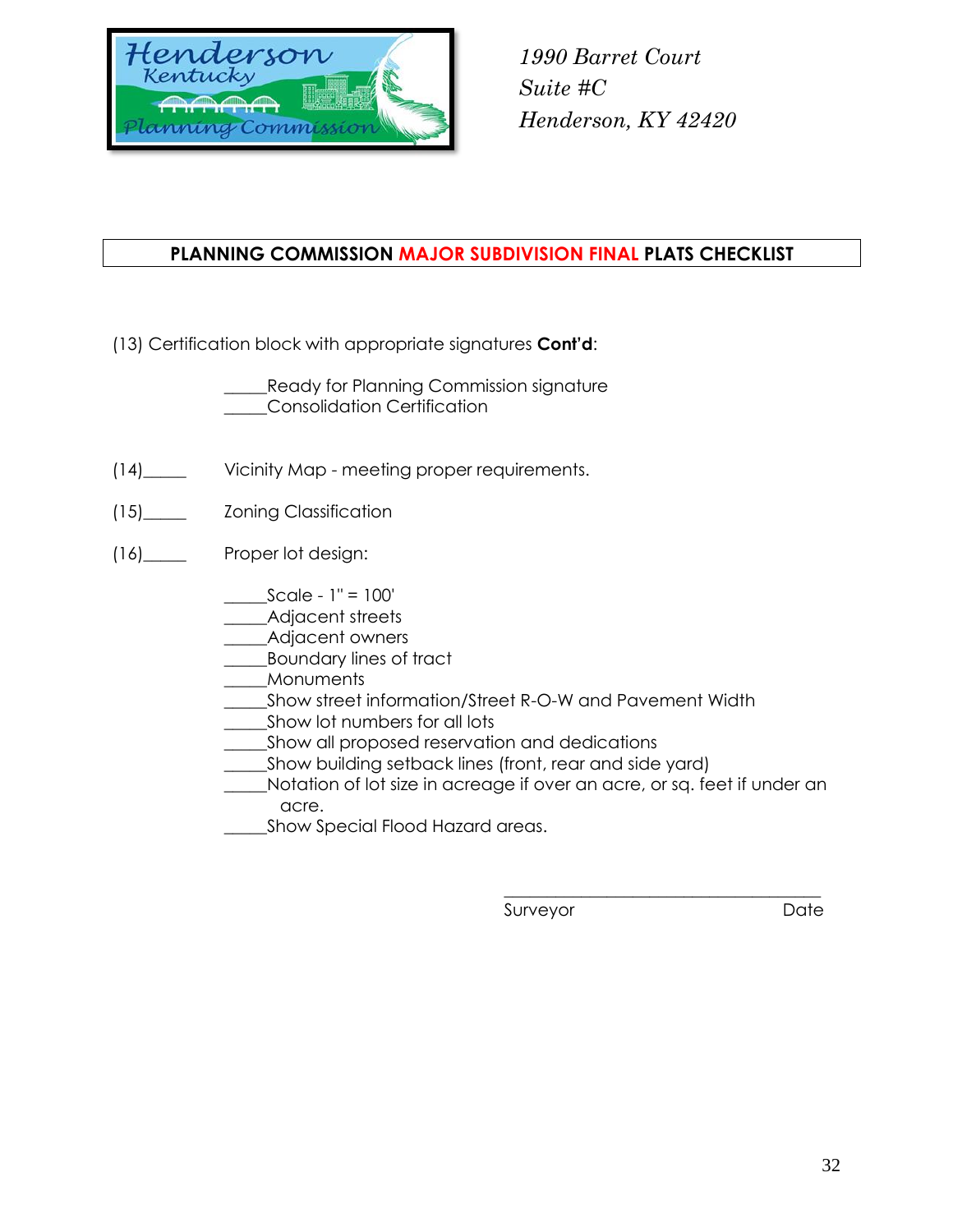

### **PLANNING COMMISSION MINOR-MAJOR SUBDIVISION APPLICATION**

|    | (CHECK APPLICABLE TYPE OF SUBMITTAL)<br><b>MINOR SUBDIVISION</b><br>) MAJOR SUBDIVISION PLAT - PRELIMINARY<br>(XXXX) MAJOR SUBDIVISION PLAT - FINAL |  |
|----|-----------------------------------------------------------------------------------------------------------------------------------------------------|--|
|    | (PLEASE PRINT)                                                                                                                                      |  |
| 1. | NAME OF SUBDIVISION                                                                                                                                 |  |
|    | LOCATION <b>Example 2018</b>                                                                                                                        |  |
|    |                                                                                                                                                     |  |
| 2. | FLOOD HAZARD AREA ________ YES_________ NO                                                                                                          |  |
| 3. |                                                                                                                                                     |  |
| 4. |                                                                                                                                                     |  |
| 5. |                                                                                                                                                     |  |
| 6. |                                                                                                                                                     |  |
|    |                                                                                                                                                     |  |
|    |                                                                                                                                                     |  |
|    |                                                                                                                                                     |  |
| 7. |                                                                                                                                                     |  |
|    |                                                                                                                                                     |  |
|    |                                                                                                                                                     |  |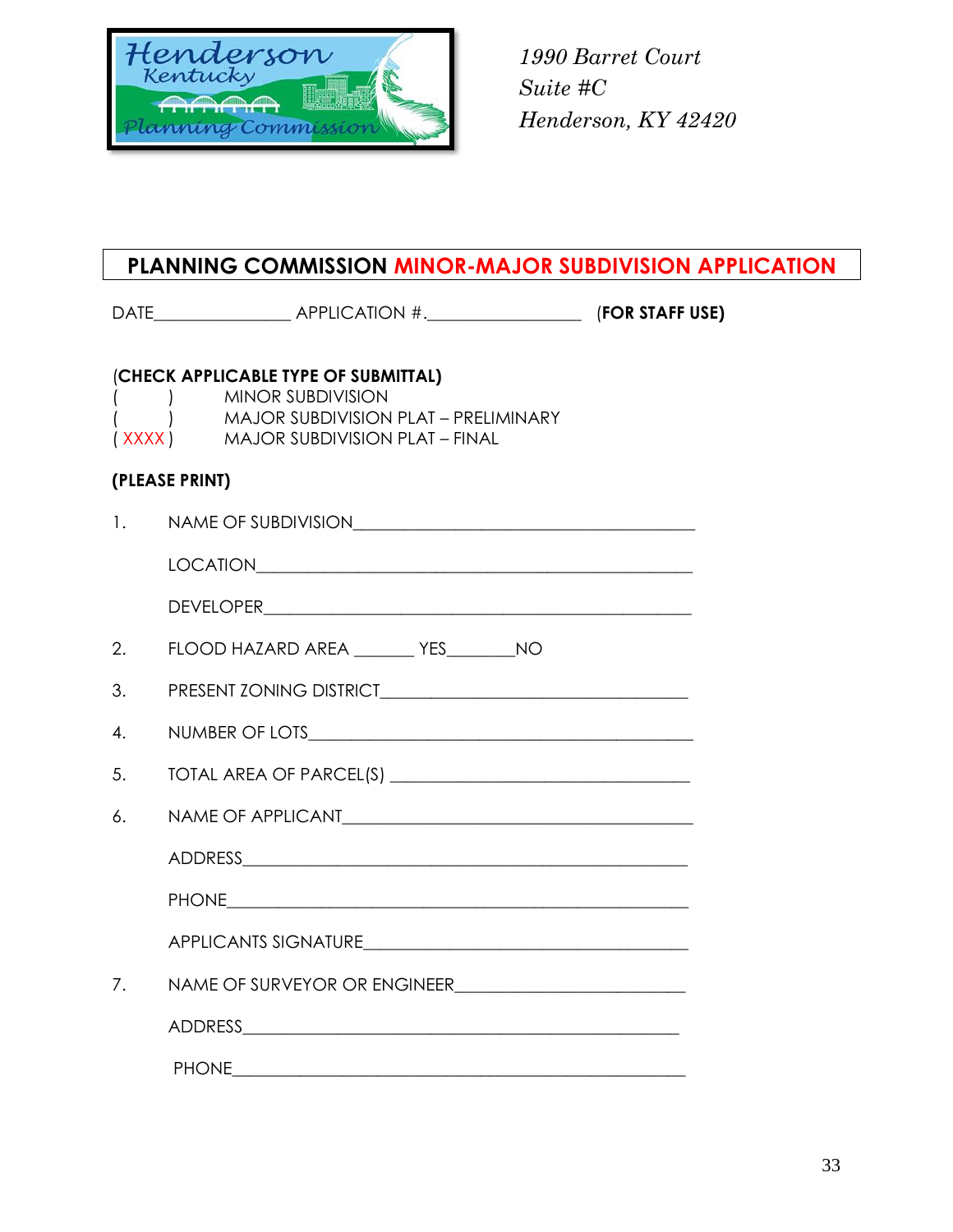

## **PLANNING COMMISSION MINOR-MAJOR SUBDIVISION APPLICATION**

### **FOR STAFF USE ONLY**

|  | PLAT FEE \$___________________________RECORDING FEE \$____________________________ |  |  |
|--|------------------------------------------------------------------------------------|--|--|
|  |                                                                                    |  |  |
|  |                                                                                    |  |  |
|  |                                                                                    |  |  |
|  |                                                                                    |  |  |

RECORDED\_\_\_\_\_\_\_\_\_\_\_\_\_\_\_\_\_\_\_\_\_\_\_\_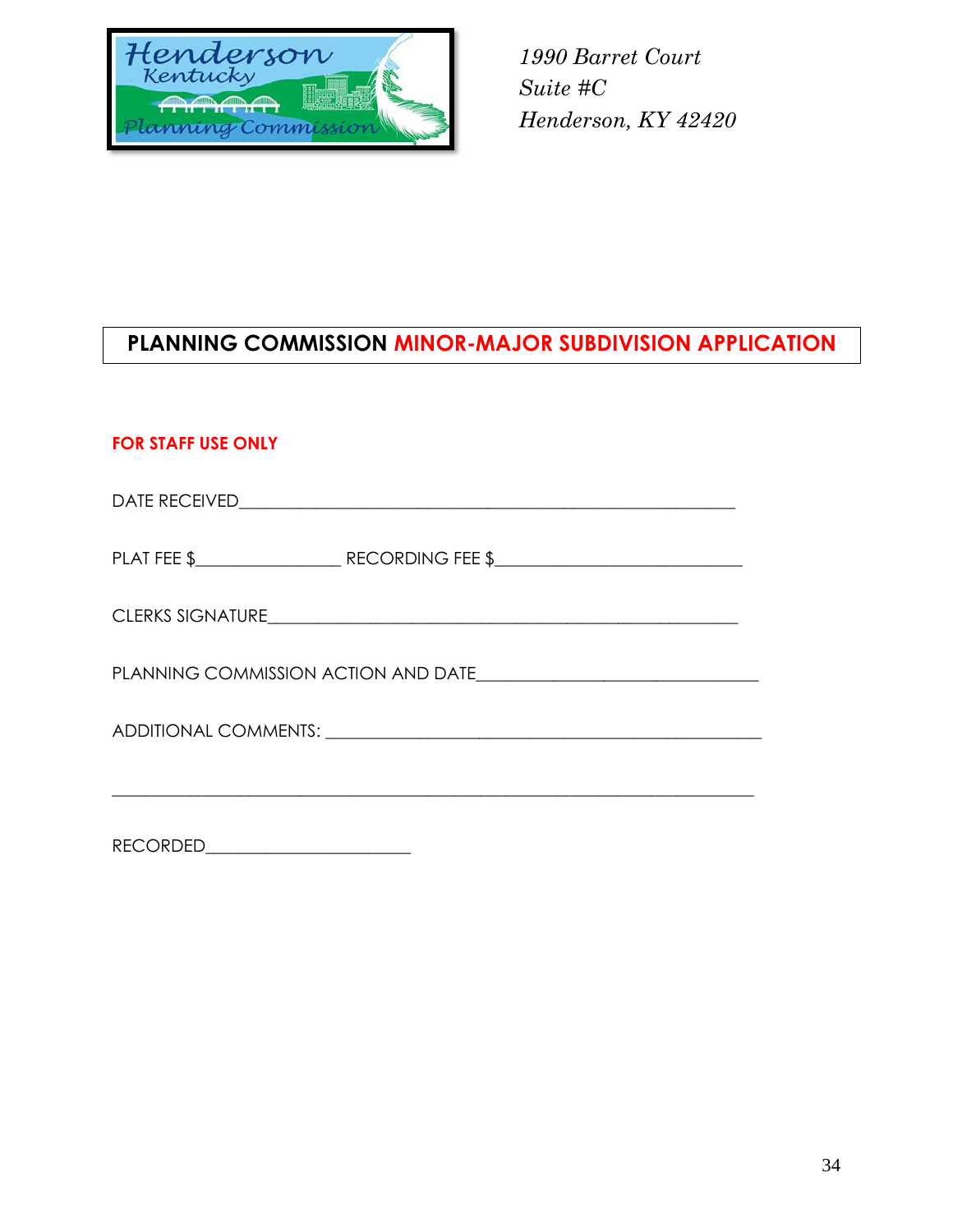

#### **PLANNING COMMISSION MINOR SUBDIVISION CHECKLIST**

#### **Name of Subdivision with a straight of Subdivision**

City \_\_\_\_\_\_\_ or County \_\_\_\_\_\_

#### **The following requirements should be met before any plat is submitted to the Planning Commission office for consideration of approval by the Planning Director and staff.**

#### **a. Material and Size**

- **\_\_\_** 1. Size: 8 ½ x 11, 8 ½ x 14, 11x17, 18 x 24
- \_\_\_ 2**.** Good quality, neat and legible
- \_\_\_ 3. Five copies of plat with original signatures of land owners and spouses and surveyors on each copy in designated certification blocks
- \_\_\_ 4. *Digital Copy as per Subdivision Reg's "Addendum A".*
- \_\_\_5. PVA Parcel Identification Number.

#### **b. Title Block**

- **\_\_\_** 1. Name of Subdivision
- **\_\_\_** 2. Name and mailing address of owner
- **\_\_\_** 3. Name and mailing address of surveyor
- **\_\_\_** 4. North Arrow, Graphic scale and written scale of 1" = 100', where possible
- **\_\_\_** 5. Date of preparation
- **\_\_\_** 6. Name of any previous subdivision under which property has been divided
- **c. \_\_\_ Location Sketch –** Accurate & legible vicinity map
- **d. \_\_\_ Subsurface Conditions –**Site evaluation or proof of existing septic systems for lots in the county of less than one (1) acre. *If there is an existing septic system, submit copy of affidavit from the Health Department*.

#### **e.** \_\_\_ **Designate if property is in flood prone area**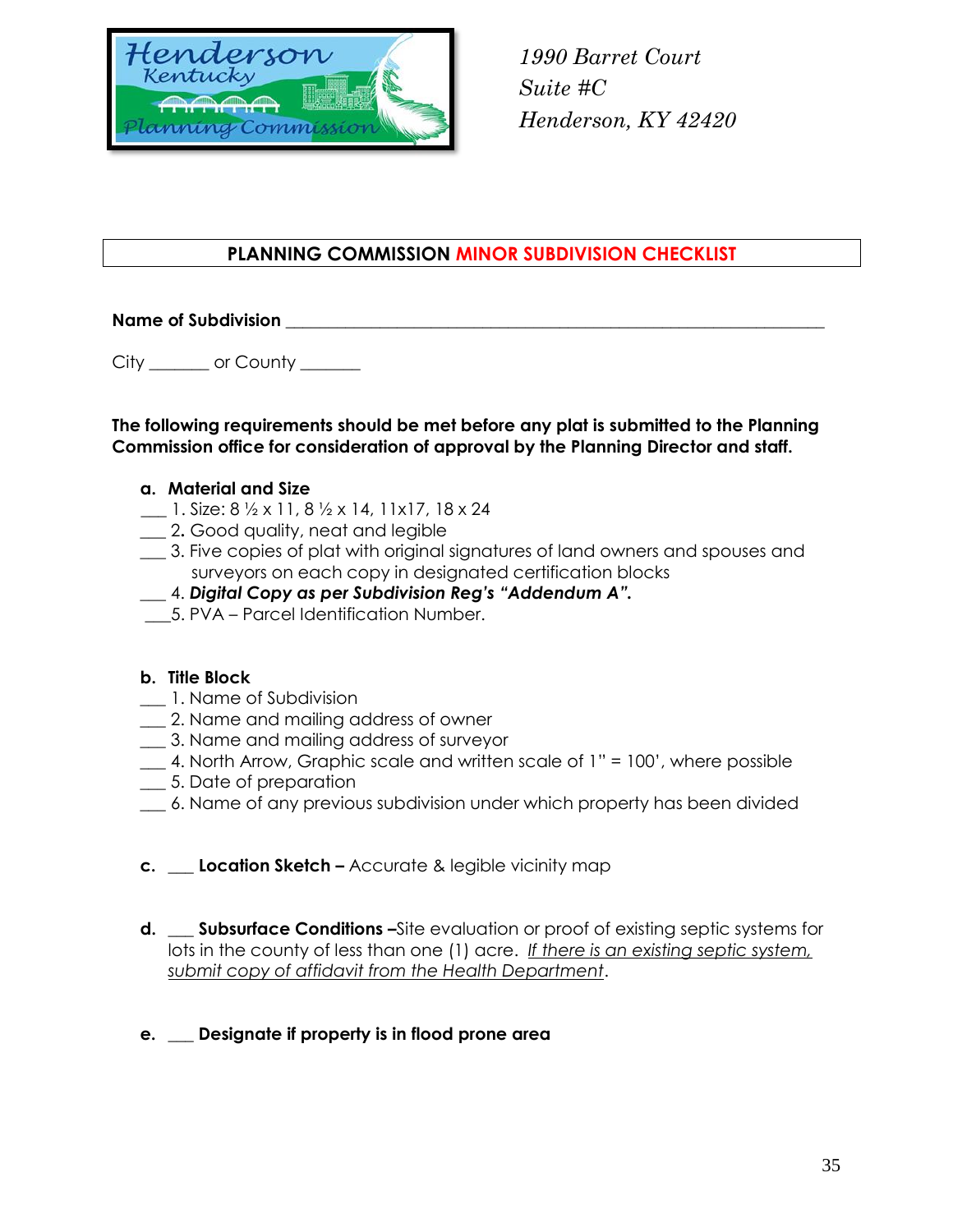

#### **PLANNING COMMISSION MINOR SUBDIVISION CHECKLIST**

#### **Checklist Cont'd**

- **f. Land Subdivision Plan**
- 1. Boundaries and lot lines with accurate bearings and distances
- \_\_\_ 2. Existing structures
- \_\_\_ 3. Building setback lines (Front, rear and side)
- 4. Dedication of and/or existing right-of-way
- \_\_\_ 5. Type of surface and surface width of abutting and adjacent public roadways
- \_\_\_ 6. Names of abutting and adjacent roadways
- \_\_\_ 7. Adjacent property owners with deed book and page number
- 8. Record plat or deed book and page number
- \_\_\_ 9. 12 ft. public utility easement along property frontage
- \_\_\_10. Any existing or created public utility easements
- 11. Is Potable Water available? Yes \_\_\_ No \_\_\_
- \_\_\_12. Electric Utility Easement note. Electric Service Provided by \_\_\_\_\_\_\_\_\_\_\_\_\_\_\_\_
- 13. Show zoning classification

#### **g. Lots**

- \_\_\_ 1. Lot size in acreage if over one acre, or square footage if under one acre
- \_\_\_ 2. Remaining acreage if any
	- a. If under 5 acres dimension of remainder must be shown on plat as a lot
	- b. If a portion of a tract is transferred to an adjoining property, the dimension of the remaining property for which the portion was transferred shall be placed on plat (consolidation plat)
- \_\_\_ 3. Total acreage or square footage of NEW LOT on consolidation plat

#### **h. Certifications**

- **\_\_\_** 1. Owner's certification
- **\_\_\_** 2. Registered surveyor's certification
- **\_\_\_** 3. Planning Commission certification
- \_\_\_ 4. Consolidation certification
- \_\_\_ 5. Land surveyor's stamp on each copy

**\_\_\_\_\_\_\_\_\_\_\_\_\_\_\_\_\_\_\_\_\_\_\_\_\_\_\_\_\_\_\_\_\_\_\_\_\_\_\_\_\_\_\_\_\_\_\_\_Surveyor**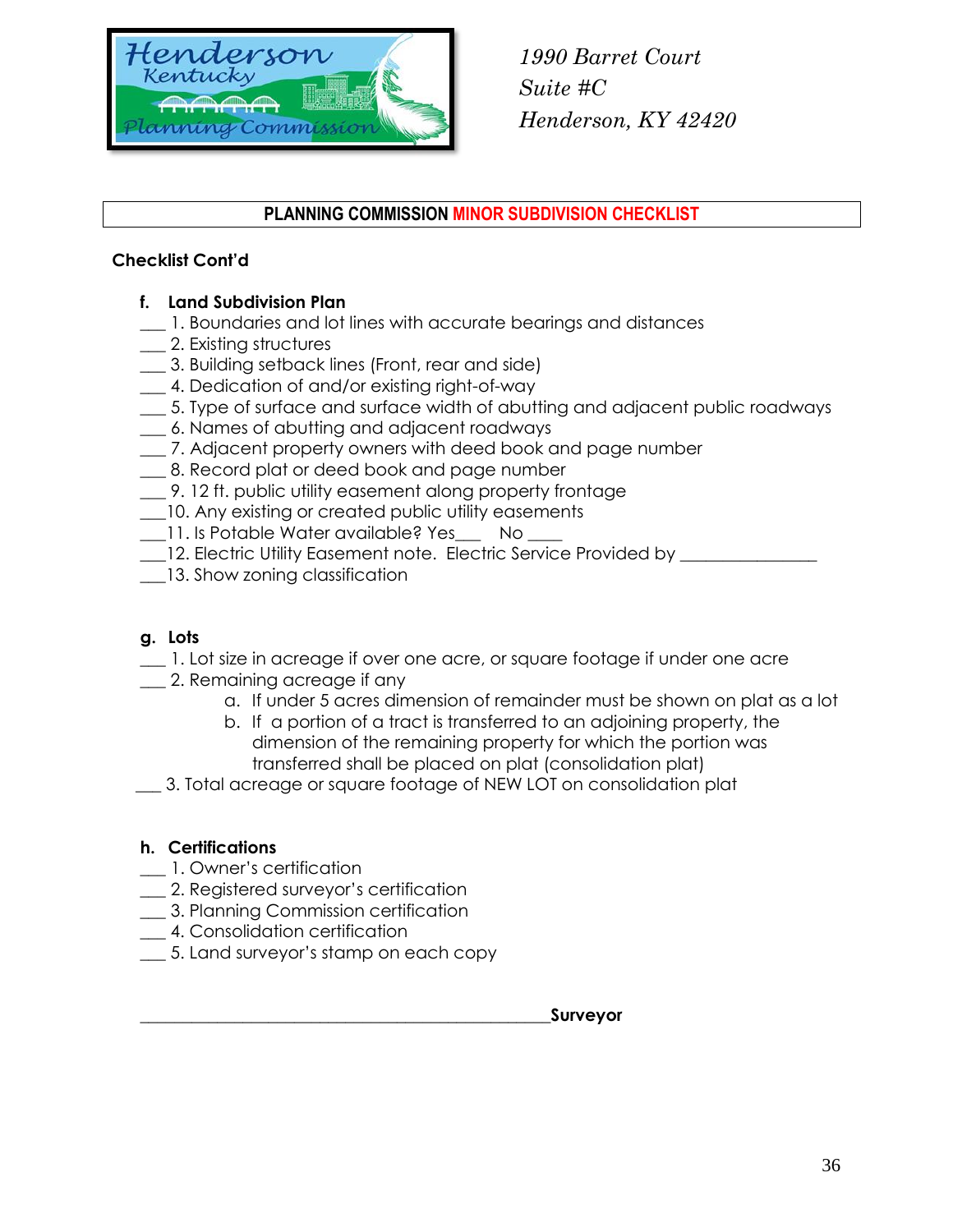

### **PLANNING COMMISSION MINOR-MAJOR SUBDIVISION APPLICATION**

DATE\_\_\_\_\_\_\_\_\_\_\_\_\_\_\_\_ APPLICATION #.\_\_\_\_\_\_\_\_\_\_\_\_\_\_\_\_\_\_ (**FOR STAFF USE)**

### (**CHECK APPLICABLE TYPE OF SUBMITTAL)**

( XXXX ) MINOR SUBDIVISION

- ( ) MAJOR SUBDIVISION PLAT PRELIMINARY
- ( ) MAJOR SUBDIVISION PLAT FINAL

#### **(PLEASE PRINT)**

| $\mathbf{1}$ . | NAME OF SUBDIVISION                            |  |  |
|----------------|------------------------------------------------|--|--|
|                |                                                |  |  |
|                |                                                |  |  |
| 2.             | FLOOD HAZARD AREA __________ YES___________ NO |  |  |
| 3.             |                                                |  |  |
| 4.             |                                                |  |  |
| 5.             |                                                |  |  |
| 6.             |                                                |  |  |
|                |                                                |  |  |
|                |                                                |  |  |
|                |                                                |  |  |
| 7.             |                                                |  |  |
|                |                                                |  |  |
|                |                                                |  |  |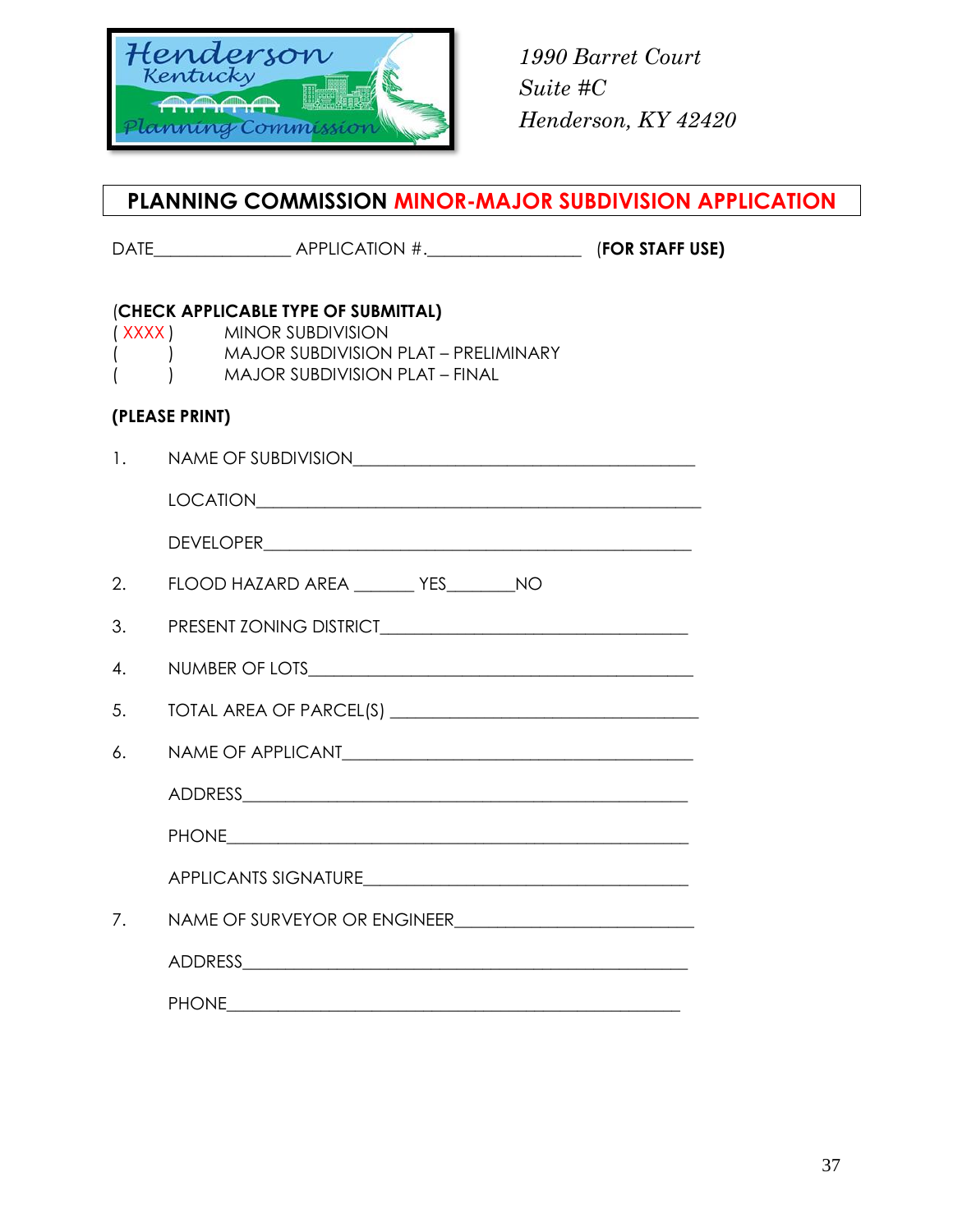

### **PLANNING COMMISSION MINOR-MAJOR SUBDIVISION APPLICATION**

#### **FOR STAFF USE ONLY**

DATE RECEIVED\_\_\_\_\_\_\_\_\_\_\_\_\_\_\_\_\_\_\_\_\_\_\_\_\_\_\_\_\_\_\_\_\_\_\_\_\_\_\_\_\_\_\_\_\_\_\_\_\_\_\_\_\_\_\_\_\_\_

PLAT FEE \$\_\_\_\_\_\_\_\_\_\_\_\_\_\_\_\_\_ RECORDING FEE \$\_\_\_\_\_\_\_\_\_\_\_\_\_\_\_\_\_\_\_\_\_\_\_\_\_\_\_\_

\_\_\_\_\_\_\_\_\_\_\_\_\_\_\_\_\_\_\_\_\_\_\_\_\_\_\_\_\_\_\_\_\_\_\_\_\_\_\_\_\_\_\_\_\_\_\_\_\_\_\_\_\_\_\_\_\_\_\_\_\_\_\_\_\_\_\_\_\_\_\_\_\_\_

CLERKS SIGNATURE\_\_\_\_\_\_\_\_\_\_\_\_\_\_\_\_\_\_\_\_\_\_\_\_\_\_\_\_\_\_\_\_\_\_\_\_\_\_\_\_\_\_\_\_\_\_\_\_\_\_\_\_\_\_\_

PLANNING COMMISSION ACTION AND DATE\_\_\_\_\_\_\_\_\_\_\_\_\_\_\_\_\_\_\_\_\_\_\_\_\_\_\_\_\_\_\_

ADDITIONAL COMMENTS: \_\_\_\_\_\_\_\_\_\_\_\_\_\_\_\_\_\_\_\_\_\_\_\_\_\_\_\_\_\_\_\_\_\_\_\_\_\_\_\_\_\_\_\_\_\_\_\_\_

RECORDED\_\_\_\_\_\_\_\_\_\_\_\_\_\_\_\_\_\_\_\_\_\_\_\_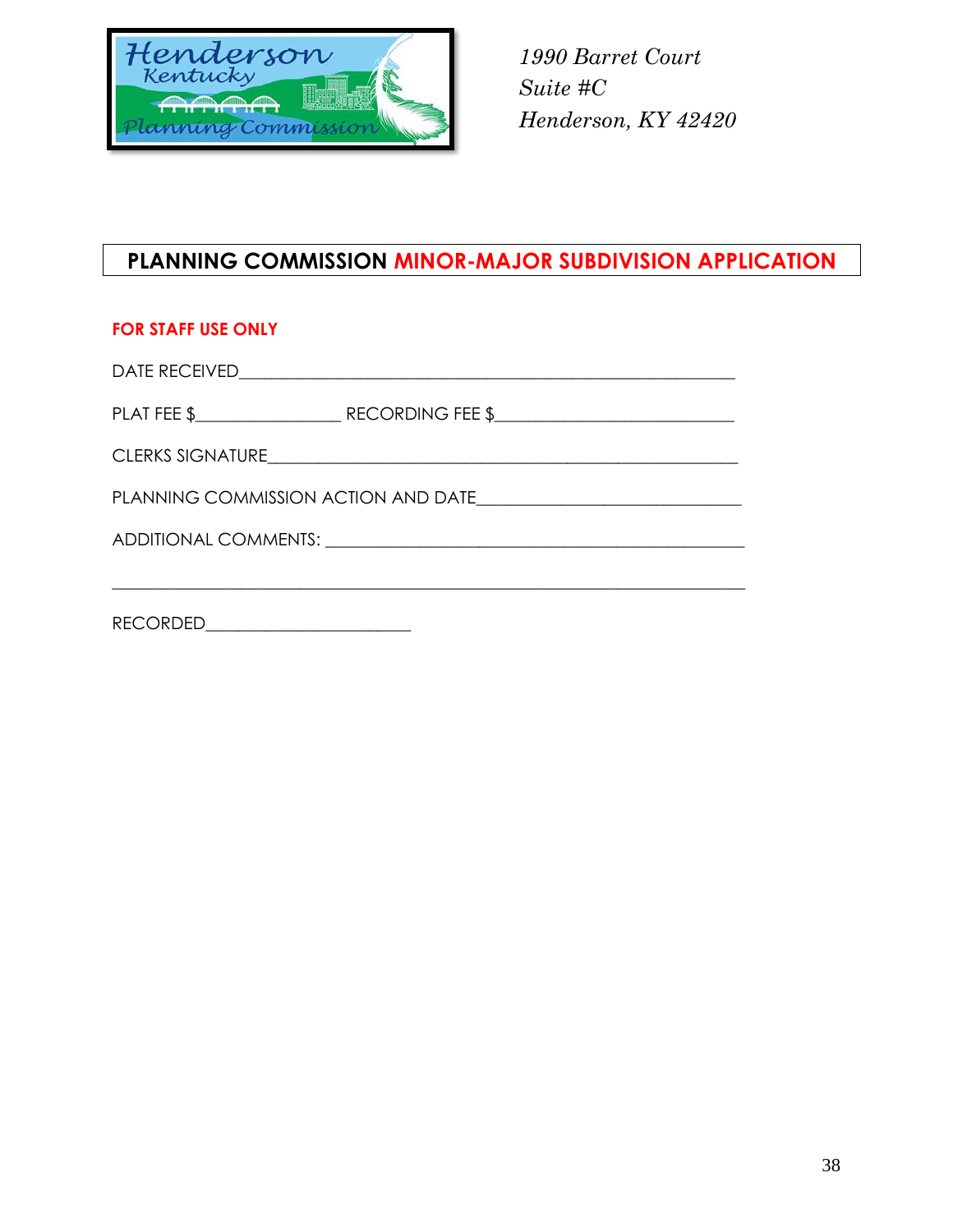

### **PLANNING COMMISSION SITE PLAN CHECKLIST**

- 1. A Site Plan review submittal shall include ten (10) copies of the site plan and a complete plan Review application. All Site Plans submitted to the Henderson City-County Planning Commission for review and approval shall depict the following information:
- 2. Title of Site Plan (example Green Street Apts. Site Plan)
- 3. If apartment complex/ number of units/ number bedrooms
- 4. North Arrow.
- 5. Drawn to scale.
- 6. Date prepared
- 1. Name and address of property owner
- 8. Address of property.
- 9. Property lines (existing and proposed).
- 10. Street(s) on which the property has frontage and/or street(s) which provide access to the Property.
- 11. Size of the property (dimensions and square footage).
- 12. Accurate location and dimensions of proposed and existing building(s).
- 13. Location and type of security lighting (if required).
- 14. Surface water drainage patterns, erosion control, approved by appropriate authority.
- 15. Required number of parking spaces and dimensions 10x18.
- 16. Dimensions and location of loading/unloading spaces (if required).
- 17. All existing and/or proposed entrances, exits and internal driveways which will be utilized by the development, show internal traffic flow. (Include curbing, sidewalk, drive and access aprons to be removed.)
- 18. Any existing or proposed easements (i.e. Utility, drainage) located on the property.
- 19. Location and description of all screening/buffering elements which will be utilized for the Development (if required).
- 20. Location of trash and garbage containment areas with proposed buffer.
- 21. Site triangle
- 22. 100 year flood plain elevation (if applicable).
- 23. Signature line
- 24. Required building Setbacks
- 25. Fire hydrant location or distance to nearest fire hydrant. (If required).
- 26. Vicinity Map
- 27. Any existing or proposed location and size of all utilities.
- 28. N.O.I. Notice of Intent if disturbing more than 1 acre.
- \_\_\_29. State Encroachment Permit if required.
- 30. Other features Any additional information deemed necessary by the Planning Commission or Technical advisors.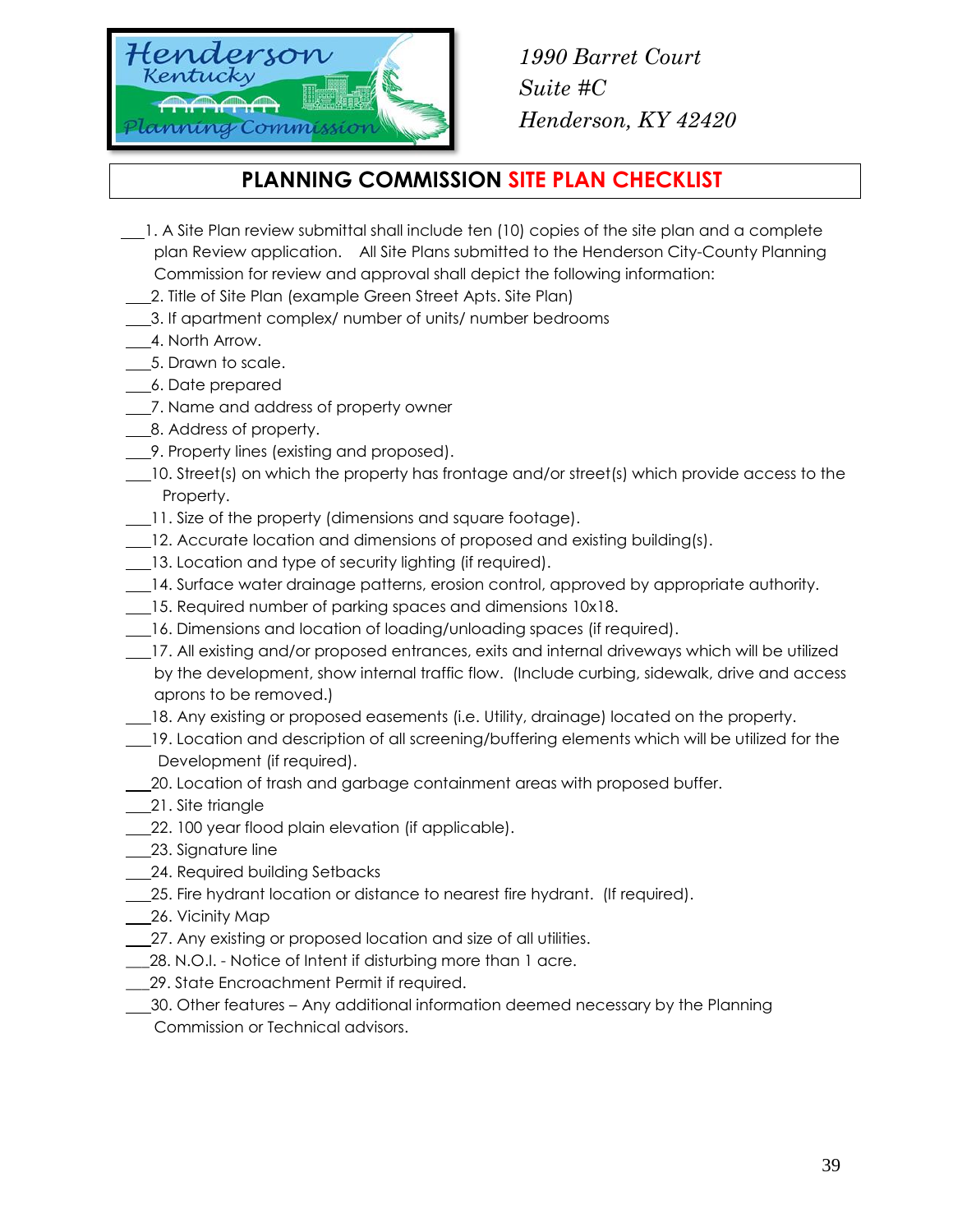

### **PLANNING COMMISSION SITE PLAN APPLICATION#\_\_\_\_\_\_\_\_\_**

#### **A fee of \$50.00 is required of which no part shall be refundable.**

|                                                  |                 | The undersigned hereby submits, for the Henderson City-County Planning Commission, a |
|--------------------------------------------------|-----------------|--------------------------------------------------------------------------------------|
| site plan for a parcel of land herein described: |                 |                                                                                      |
|                                                  |                 |                                                                                      |
|                                                  |                 |                                                                                      |
|                                                  |                 |                                                                                      |
|                                                  |                 |                                                                                      |
|                                                  |                 |                                                                                      |
|                                                  |                 |                                                                                      |
|                                                  |                 |                                                                                      |
|                                                  |                 |                                                                                      |
|                                                  | (FOR STAFF USE) |                                                                                      |
|                                                  |                 |                                                                                      |
|                                                  |                 |                                                                                      |
|                                                  |                 |                                                                                      |
| <b>COMMENTS CONCERNING THIS SITE PLAN:</b>       |                 |                                                                                      |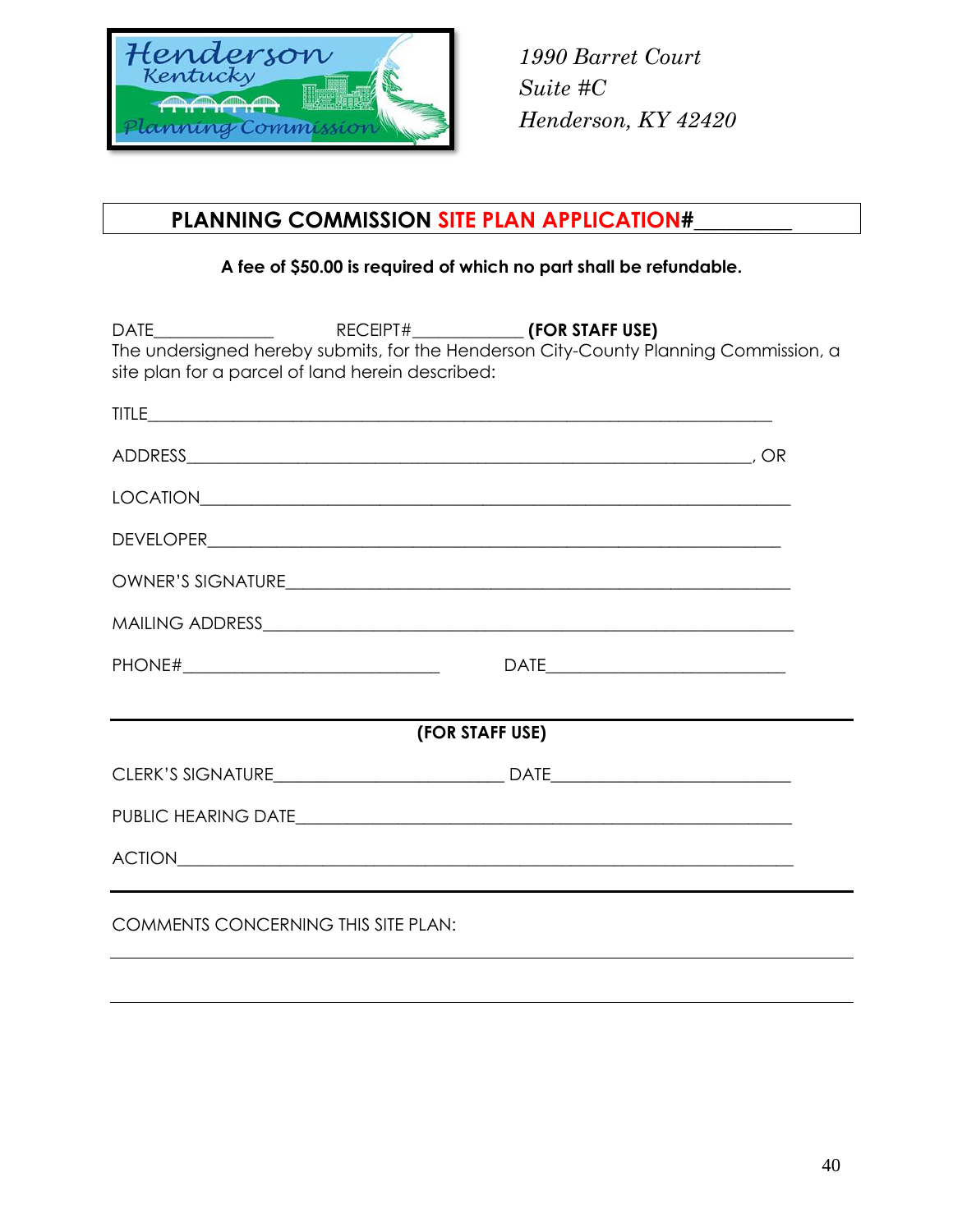